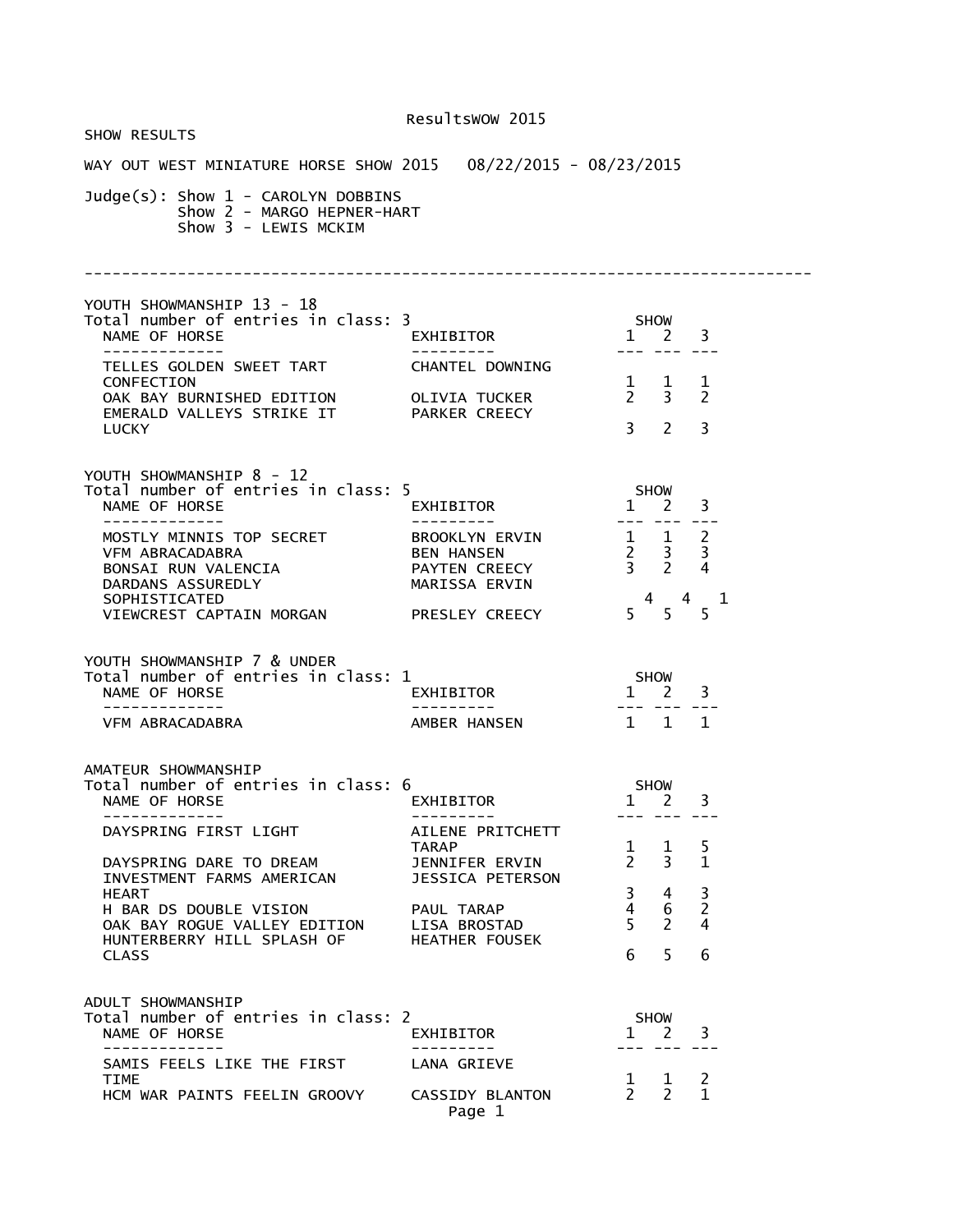| YOUTH HALTER OBSTACLE 13 & OLDER<br>Total number of entries in class: 6<br>NAME OF HORSE<br>-------------                                                                                                                                                                                                                                                                   | ,<br>EXHIBITOR<br>----------                                                                           | SHOW<br>$1 \quad 2$                                                                                                                                                                                                                                                                                                                                                                                                                                                                                                                                                                                                                                      | 3                                                                           |
|-----------------------------------------------------------------------------------------------------------------------------------------------------------------------------------------------------------------------------------------------------------------------------------------------------------------------------------------------------------------------------|--------------------------------------------------------------------------------------------------------|----------------------------------------------------------------------------------------------------------------------------------------------------------------------------------------------------------------------------------------------------------------------------------------------------------------------------------------------------------------------------------------------------------------------------------------------------------------------------------------------------------------------------------------------------------------------------------------------------------------------------------------------------------|-----------------------------------------------------------------------------|
| TELLES GOLDEN SWEET TART<br>CONFECTION<br>CA LITTLE KINGS COPY CAT<br>VIEWCREST CAPTAIN MORGAN<br>OAK BAY BURNISHED EDITION<br>VINTAGE FARMS SIMPLY AWESOME<br>EMERALD VALLEYS STRIKE IT<br><b>LUCKY</b>                                                                                                                                                                    | CHANTEL DOWNING<br>CHANTEL DOWNING<br>PARKER CREECY<br>OLIVIA TUCKER<br>IVY FOXALL<br>PARKER CREECY    | $\begin{array}{ccc} 1 & 2 \\ 2 & 1 \\ 3 & 3 \\ 4 & 4 \\ 5 & 6 \end{array}$<br>6 <sub>5</sub>                                                                                                                                                                                                                                                                                                                                                                                                                                                                                                                                                             | 1<br>$\overline{3}$<br>$\overline{2}$<br>$\overline{4}$<br>6<br>5           |
| YOUTH HALTER OBSTACLE 12 & UNDER<br>Total number of entries in class: 8<br>NAME OF HORSE<br>-------------                                                                                                                                                                                                                                                                   | ;<br>EXHIBITOR                                                                                         | $1$ $1$ $2$ $-$                                                                                                                                                                                                                                                                                                                                                                                                                                                                                                                                                                                                                                          | 3                                                                           |
| VFM ABRACADABRA<br>MOSTLY MINNIS TOP SECRET BROOKLYN ERVIN<br>RANCH O QUINN SIR JONQUIL BROOKLYN ERVIN<br>DAYSPRING DARE TO DREAM BROOKLYN ERVIN<br>BONSAI RUN VALENCIA PAYTEN CREECY<br>EMERALD VALLEYS DEFINITELY PRESLEY CREECY<br>AWESOME<br>DARDANS ASSUREDLY<br>SOPHISTICATED<br>CELEBRATIONS TENNESSEE SUNSET ANGELICA LEDEZMA                                       | BEN HANSEN<br>PAYTEN CREECY<br>MARISSA ERVIN                                                           | $\begin{array}{cccc} 1 & 6 & 1 \\ 2 & 1 & 3 \\ 3 & 3 & 6 \\ 4 & 4 & 4 \end{array}$<br>$5\qquad 2$<br>6<br>8<br>$7\overline{ }$<br>5 <sup>5</sup><br>8 7                                                                                                                                                                                                                                                                                                                                                                                                                                                                                                  | 5<br>8<br>$\overline{2}$<br>7                                               |
|                                                                                                                                                                                                                                                                                                                                                                             |                                                                                                        |                                                                                                                                                                                                                                                                                                                                                                                                                                                                                                                                                                                                                                                          |                                                                             |
| AMATEUR HALTER OBSTACLE<br>Total number of entries in class: 9<br>NAME OF HORSE                                                                                                                                                                                                                                                                                             | )<br>EXHIBITOR                                                                                         | SHOW<br>1<br>2                                                                                                                                                                                                                                                                                                                                                                                                                                                                                                                                                                                                                                           | 3                                                                           |
| ______________<br>BELLS EGYPTIAN CROWN ROYAL BECKY HORAT<br>INVESTMENT FARMS AMERICAN JESSICA PETERSON<br><b>HEART</b><br>DD TOO HOTS PLAY BOY<br>DAYSPRING FIRST LIGHT<br>H BAR DS DOUBLE VISION<br>VFM TOUR DE FRANCE<br>OAK BAY ROGUE VALLEY EDITION LISA BROSTAD<br>DAYSPRING DARE TO DREAM JENNIFER ERVIN<br>HUNTERBERRY HILL SPLASH OF HEATHER FOUSEK<br><b>CLASS</b> | ----------<br>JESSICA PETERSON<br><b>BECKY HORAT</b><br>AILENE PRITCHETT<br><b>TARAP</b><br>PAUL TARAP | $\begin{tabular}{ll} \multicolumn{2}{c} {\textbf{1}} & \multicolumn{2}{c} {\textbf{2}} & \multicolumn{2}{c} {\textbf{3}} & \multicolumn{2}{c} {\textbf{4}} & \multicolumn{2}{c} {\textbf{5}} & \multicolumn{2}{c} {\textbf{6}} & \multicolumn{2}{c} {\textbf{7}} & \multicolumn{2}{c} {\textbf{8}} & \multicolumn{2}{c} {\textbf{9}} & \multicolumn{2}{c} {\textbf{1}} & \multicolumn{2}{c} {\textbf{1}} & \multicolumn{2}{c} {\textbf{1}} & \multicolumn{2}{c} {\textbf{1}} & \multicolumn$<br>$1 \quad 2$<br>$\frac{2}{3}$<br>6<br>$\overline{3}$<br>$4 \quad 1$<br>$\frac{5}{6}$<br>$\overline{4}$<br>$\overline{7}$<br>$\overline{7}$<br>8<br>5<br>8 | 1<br>5<br>$\overline{3}$<br>$\overline{c}$<br>8<br>$\overline{7}$<br>4<br>6 |
| OPEN HALTER OBSTACLE<br>Total number of entries in class: 5<br>NAME OF HORSE<br>- - - - - - - - - - -                                                                                                                                                                                                                                                                       | EXHIBITOR                                                                                              | <b>SHOW</b><br>1 2                                                                                                                                                                                                                                                                                                                                                                                                                                                                                                                                                                                                                                       | 3                                                                           |
| DAYSPRING FIRST LIGHT<br>SAMIS FEELS LIKE THE FIRST<br>TIME<br>HCM WAR PAINTS FEELIN GROOVY                                                                                                                                                                                                                                                                                 | AILENE PRITCHETT<br><b>TARAP</b><br>LANA GRIEVE<br>CASSIDY BLANTON                                     | $\mathbf{1}$<br>$1 \quad 1$<br>2<br>4<br>5<br>$\overline{3}$                                                                                                                                                                                                                                                                                                                                                                                                                                                                                                                                                                                             | 2<br>$\overline{3}$                                                         |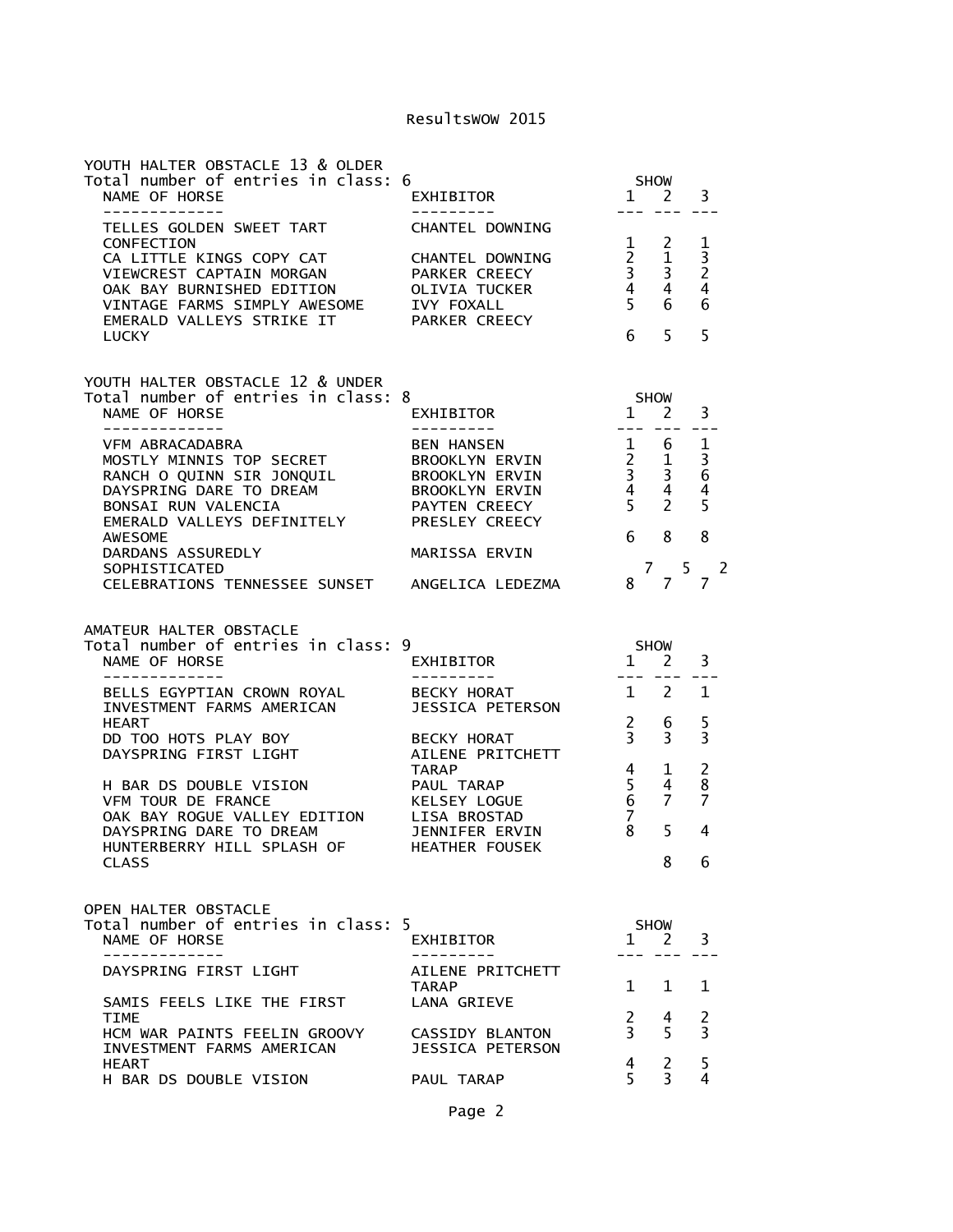| YOUTH HUNTER 13 & OLDER<br>NOUTH HUNTER 15 & OLDER<br>Total number of entries in class: 10<br>NAME OF HORSE<br>-------------                                               | ----------                                             |                                                                | SHOW<br>$1 \quad 2$                                                            | 3                   |   |
|----------------------------------------------------------------------------------------------------------------------------------------------------------------------------|--------------------------------------------------------|----------------------------------------------------------------|--------------------------------------------------------------------------------|---------------------|---|
| OAK GROVE LEGENDS BORN TO RUN DEVLIN NEWNHAM<br>CASINO GOLD VADER HIGH ROLLER DEVLIN NEWNHAM<br>MIRACLE                                                                    |                                                        |                                                                | $1 \quad 1$<br>$2 \quad 2$                                                     | 1<br>7              |   |
| VIEWCREST CAPTAIN MORGAN PARKER CREECY<br>OAK BAY BURNISHED EDITION<br>EMERALD VALLEYS STRIKE IT                                                                           | OLIVIA TUCKER<br>PARKER CREECY                         | 3 <sup>7</sup><br>$4 \quad 4$                                  | 8                                                                              | 6<br>8              |   |
| <b>LUCKY</b><br>OAK GROVE LEGENDS JERRY RICE LILLIAN GEORGE<br>TELLES GOLDEN SWEET TART<br>CONFECTION                                                                      | CHANTEL DOWNING                                        | 5 <sub>1</sub><br>6 <sup>6</sup><br>7 <sub>5</sub>             | 6<br>$\overline{3}$                                                            | 5<br>$\overline{2}$ |   |
| VINTAGE FARMS SIMPLY AWESOME IVY FOXALL<br>CNF GQS BLACK LABEL DEVLIN NEWNHAM                                                                                              |                                                        |                                                                | $\begin{matrix}8\\7\end{matrix}$                                               | 4<br>3              |   |
| YOUTH HUNTER 12 & UNDER<br>Total number of entries in class: 9<br>NAME OF HORSE                                                                                            | EXHIBITOR                                              |                                                                | $1$ SHOW $1$ 3                                                                 |                     |   |
| -------------<br>DARDANS ASSUREDLY                                                                                                                                         | MARISSA ERVIN                                          |                                                                | --- --- ---                                                                    |                     |   |
| SOPHISTICATED<br>MOSTLY MINNIS TOP SECRET BROOKLYN ERVIN<br>VIEWCREST CAPTAIN MORGAN PAYTEN CREECY<br>DAYSPRING DARE TO DREAM BROOKLYN ERVIN<br>EMERALD VALLEYS DEFINITELY | PAYTEN CREECY<br>PRESLEY CREECY                        |                                                                | $1 \quad 6 \quad 4$                                                            |                     |   |
| AWESOME<br>CANDYLANDS COCIS WILD GIRL PRESLEY CREECY<br>VFM ABRACADABRA                                                                                                    | BEN HANSEN                                             | <b>7</b><br>8                                                  | 8<br>$\overline{7}$                                                            | 8<br>$\overline{7}$ |   |
| AMATEUR HUNTER                                                                                                                                                             |                                                        |                                                                |                                                                                |                     |   |
| Total number of entries in class: 7<br>NAME OF HORSE<br>-------------                                                                                                      | <b>SHOW</b><br>EXHIBITOR<br>---------                  |                                                                | $1\quad 2$<br>--- --- ---                                                      | 3                   |   |
| ALOHA ACRES IT MUST BE MAGIC CINDY GROVERMAN<br>BELLS EGYPTIAN CROWN ROYAL BECKY HORAT<br>DAYSPRING FIRST LIGHT         AILENE PRITCHETT                                   |                                                        |                                                                | $1 \quad 4 \quad 2$<br>$2 \quad 1$                                             | 1                   |   |
| DAYSPRING DARE TO DREAM<br>DD TOO HOTS PLAY BOY<br>VFM TOUR DE FRANCE                                                                                                      | TARAP<br>JENNIFER ERVIN<br>BECKY HORAT<br>KELSEY LOGUE | $\frac{5}{4}$<br>5 <sup>7</sup><br>$\mathbf{b}$<br>$7^{\circ}$ | 3 <sub>2</sub><br>5<br>$\overline{3}$<br>$\bullet$                             | 4<br>5<br>O         | 7 |
| H BAR DS DOUBLE VISION                                                                                                                                                     | PAUL TARAP                                             |                                                                | $\overline{7}$                                                                 | 3                   |   |
| <b>OPEN HUNTER</b><br>Total number of entries in class: 4<br>NAME OF HORSE                                                                                                 | EXHIBITOR                                              | $\mathbf{1}$                                                   | SHOW<br>$2 \overline{3}$                                                       |                     |   |
| ALOHA ACRES IT MUST BE MAGIC<br>HCM WAR PAINTS FEELIN GROOVY CASSIDY BLANTON<br>H BAR DS DOUBLE VISION                                                                     | CINDY GROVERMAN<br>PAUL TARAP                          |                                                                | $\begin{array}{ccc} 1 & 1 & 2 \\ 2 & 2 & 1 \end{array}$<br>$3 \quad 3 \quad 3$ | $- -$               |   |
| YOUTH ROADSTER<br>Total number of entries in class: 2<br>NAME OF HORSE                                                                                                     | EXHIBITOR                                              |                                                                | SHOW<br>1 2                                                                    | 3                   |   |
|                                                                                                                                                                            | Page 3                                                 |                                                                |                                                                                |                     |   |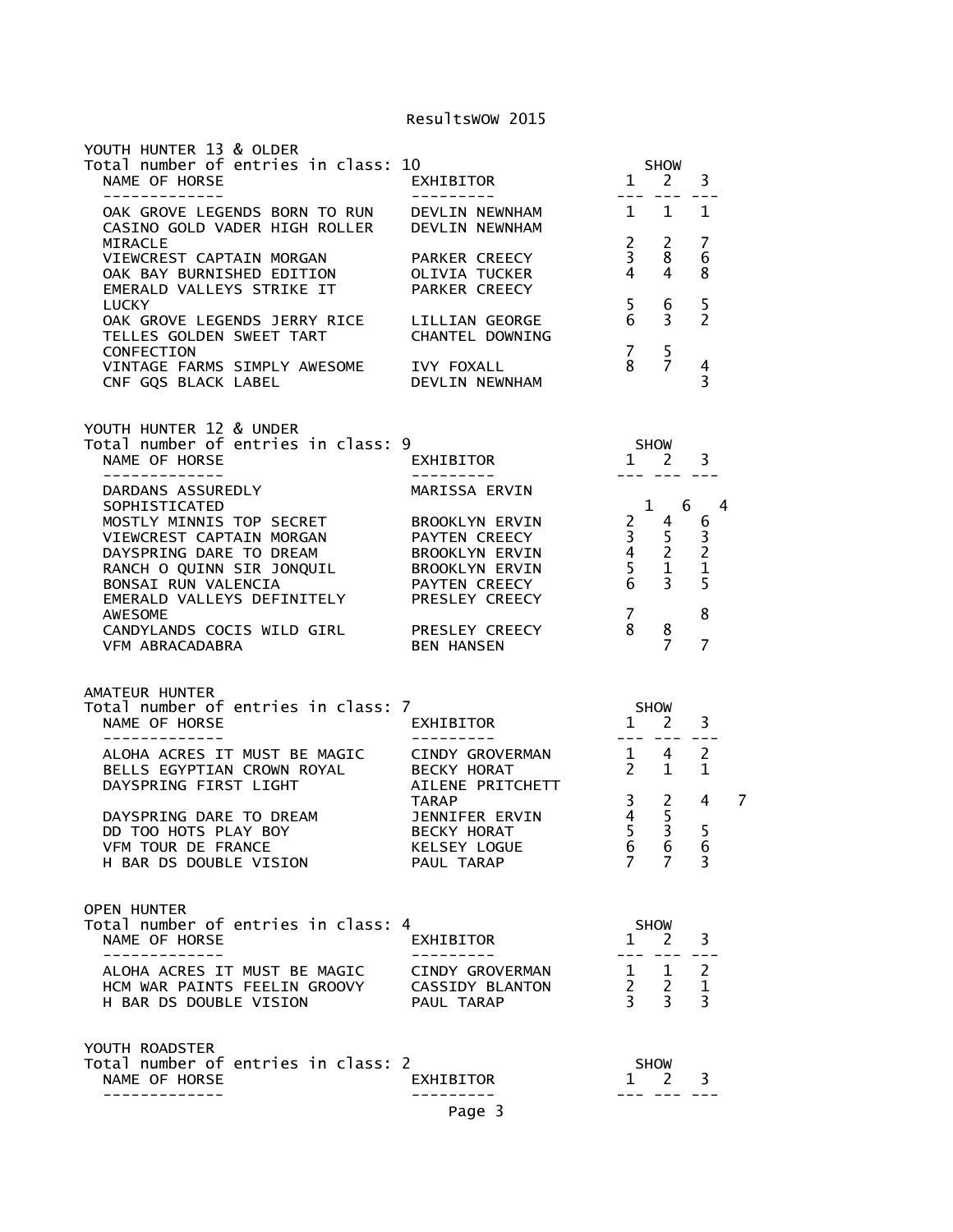| OAK GROVE LEGENDS BORN TO RUN DEVLIN NEWNHAM<br>OAK BAY BURNISHED EDITION OLIVIA TUCKER                                                                                                                                                    | Resultswow 2015     | $1 \quad 1$<br>$2 \quad 2$              |                             | 1<br>$\mathcal{P}$                                                                   |
|--------------------------------------------------------------------------------------------------------------------------------------------------------------------------------------------------------------------------------------------|---------------------|-----------------------------------------|-----------------------------|--------------------------------------------------------------------------------------|
| AMATEUR ROADSTER<br>Total number of entries in class: 1<br>NAME OF HORSE<br>-------------                                                                                                                                                  | EXHIBITOR 1 2       | <b>SHOW</b>                             |                             | 3                                                                                    |
| DAYSPRING FIRST LIGHT AILENE PRITCHETT                                                                                                                                                                                                     | TARAP               | $1 \quad 1$                             |                             | 1                                                                                    |
| <b>OPEN ROADSTER</b><br>Total number of entries in class: 0                                                                                                                                                                                |                     |                                         |                             |                                                                                      |
| AMATEUR GELDINGS LEVEL 1<br>Total number of entries in class: 9<br>NAME OF HORSE                                                                                                                                                           | EXHIBITOR           | <b>SHOW</b><br>$1$ $1$ $2$              |                             | 3                                                                                    |
| NAME BETHANY<br>STARS GLADIATOR<br>STARS GLADIATOR<br>HUNTERBERRY HILL URBAN EDITION GARRET HARRINGTON 2 3<br>DAYSPRING DARE TO DREAM JENNIFER ERVIN 3 2<br>BELLS EGYPTIAN CROWN ROYAL BECKY HORAT 4 4<br>CHARIOT FARM RED HOT TRAVELER JA |                     |                                         |                             | $- -$<br><sup>2</sup><br>$\mathbf{1}$<br>$\overline{\mathbf{3}}$<br>5<br>7<br>6<br>4 |
| AMATEUR OWNED TRAINED EXHIBITED GELDINGS<br>Total number of entries in class: 3<br>NAME OF HORSE<br>--------------                                                                                                                         | EXHIBITOR           | <b>SHOW</b><br>$1 \quad 2$<br>. <i></i> |                             | 3                                                                                    |
| STARS GLADIATOR                                                                                                                                                                                                                            |                     |                                         |                             |                                                                                      |
| AMATEUR GELDINGS LEVEL 2<br>Total number of entries in class: 1<br>NAME OF HORSE<br>-------------                                                                                                                                          | EXHIBITOR           | SHOW<br>1 2 3                           | --- --- ---                 |                                                                                      |
| COUNTRY RDS HUGHSTONS RIO<br><b>GRANDE</b>                                                                                                                                                                                                 | DIANE DORIGAN       | $\mathbf{1}$                            | $\mathbf{1}$                | $\mathbf{1}$                                                                         |
| GRAND CHAMPION & RESERVE AMATEUR GELDING                                                                                                                                                                                                   |                     |                                         | <b>SHOW</b>                 |                                                                                      |
| NAME OF HORSE                                                                                                                                                                                                                              |                     | $\mathbf{1}$<br>$- - -$                 | 2                           | 3                                                                                    |
| <b>STARS GLADIATOR</b><br>HUNTERBERRY HILL URBAN EDITION<br>BELLS EGYPTIAN CROWN ROYAL<br>COUNTRY RDS HUGHSTONS RIO                                                                                                                        |                     | G<br>R.                                 | G                           | R.                                                                                   |
| <b>GRANDE</b><br>DAYSPRING DARE TO DREAM                                                                                                                                                                                                   |                     |                                         | R                           | G                                                                                    |
| ADULT SPECIAL NEEDS HALTER SHOWING A MARE<br>Total number of entries in class: 1<br>NAME OF HORSE                                                                                                                                          | EXHIBITOR<br>Page 4 | 1                                       | <b>SHOW</b><br><sup>2</sup> | 3                                                                                    |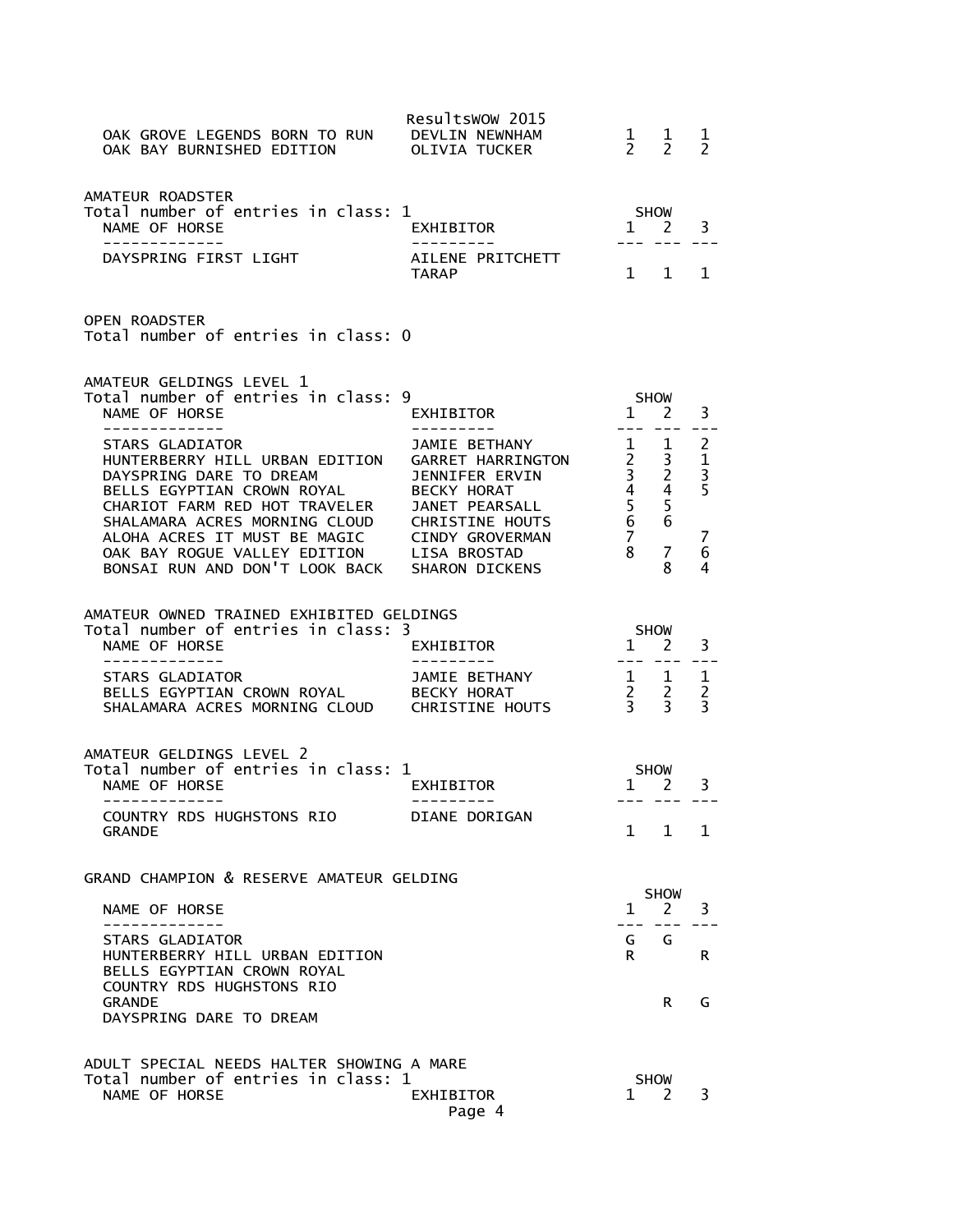|                                                                                                                          | Resultswow 2015               |                                                          |                                                  |                                 |
|--------------------------------------------------------------------------------------------------------------------------|-------------------------------|----------------------------------------------------------|--------------------------------------------------|---------------------------------|
| -----------<br>DUSTY ROSES KISS MY CUPCAKE                                                                               | TOM COROSSMAN                 | 1 1 1                                                    |                                                  |                                 |
| ADULT SPECIAL NEEDS HALTER SHOWING STALLION OR GELDING<br>Total number of entries in class: 1<br>NAME OF HORSE           | EXHIBITOR                     |                                                          | SHOW<br>$1 \quad 2$                              | 3                               |
| -------------<br>VFM TOUR DE FRANCE                                                                                      | ----------<br>BRIAN LOGUE     | --- ---<br>1 1                                           |                                                  | $\mathbf{1}$                    |
| YOUTH SPECIAL NEEDS 18 & UNDER SHOWING MARE/GELDING<br>Total number of entries in class: 0                               |                               |                                                          |                                                  |                                 |
| DEVELOPMENTALLY DISABLED EXHIBITING MARE/GELDING<br>Total number of entries in class: 1<br>NAME OF HORSE<br>------------ | EXHIBITOR                     |                                                          | <b>SHOW</b><br>$1 \quad 2$                       | 3                               |
| WINSOME SAVED THE BEST FOR BRIAN LOGUE<br>LAST                                                                           |                               |                                                          | $1 \quad 1$                                      | $\mathbf{1}$                    |
| YOUTH STOCK TYPE HALTER MARES/GELDINGS<br>Total number of entries in class: 4<br>NAME OF HORSE<br>-------------          | EXHIBITOR                     | $1 \quad 2$                                              | SHOW                                             | 3                               |
| BONSAI RUN VALENCIA<br>HUNTERBERRY HILL SPLASH OF GABRIEL FOUSEK-KAHL                                                    | PAYTEN CREECY                 |                                                          | 1 1                                              | 2                               |
| <b>CLASS</b><br>OAK GROVE LEGENDS JERRY RICE LILLIAN GEORGE<br>MSR MAJESTYS ANGELIQUE LOGAN FOUSEK-KAHL                  |                               | $\begin{array}{ccc} 2 & 4 \\ 3 & 3 \\ 4 & 2 \end{array}$ |                                                  | 3<br>4<br>1                     |
| AMATEUR STOCK TYPE HALTER GELDINGS/MARES/STALLIONS<br>Total number of entries in class: 3<br>NAME OF HORSE               | EXHIBITOR                     |                                                          | SHOW<br>$1 \quad 2$                              | 3                               |
| GALLERY ORIGINALS MISS<br>PERPHECTION                                                                                    | ----------<br>KELLY JENSEN    | $1 \quad 2$                                              |                                                  | 2                               |
| TOTAL ECLIPSE LAST TANGO<br>SCOTT CREEK INDI GO MO                                                                       | SANDRA BRYANT<br>ELLEN NALLEY | $\begin{array}{cc} 2 & 1 \\ 3 & 3 \end{array}$           |                                                  | $\mathbf{1}$<br>3               |
| OPEN STOCK TYPE MARES<br>Total number of entries in class: 3<br>NAME OF HORSE                                            | EXHIBITOR                     | $\mathbf{1}$                                             | <b>SHOW</b><br>$\overline{2}$                    | 3                               |
| ----------<br>GALLERY ORIGINALS MISS                                                                                     | <b>KELLY JENSEN</b>           |                                                          |                                                  |                                 |
| PERPHECTION<br>VFM STAR STRUCK REVENGE<br>MSR MAJESTYS ANGELIQUE                                                         | CHERIE SMITH<br>BARBARA KAHL  | 1<br>$2^{\circ}$<br>$\overline{3}$                       | $\overline{2}$<br>$\overline{3}$<br>$\mathbf{1}$ | $\frac{1}{3}$<br>$\overline{2}$ |
| OPEN STOCK TYPE GELDINGS<br>Total number of entries in class: 1<br>NAME OF HORSE                                         | EXHIBITOR                     | $\mathbf{1}$                                             | SHOW<br><sup>2</sup>                             | 3                               |
| CASINO GOLD VADER HIGH ROLLER<br>MIRACLE                                                                                 | CHRISTIE MOON                 |                                                          | 1 1                                              | 1                               |

OPEN STOCK TYPE STALLIONS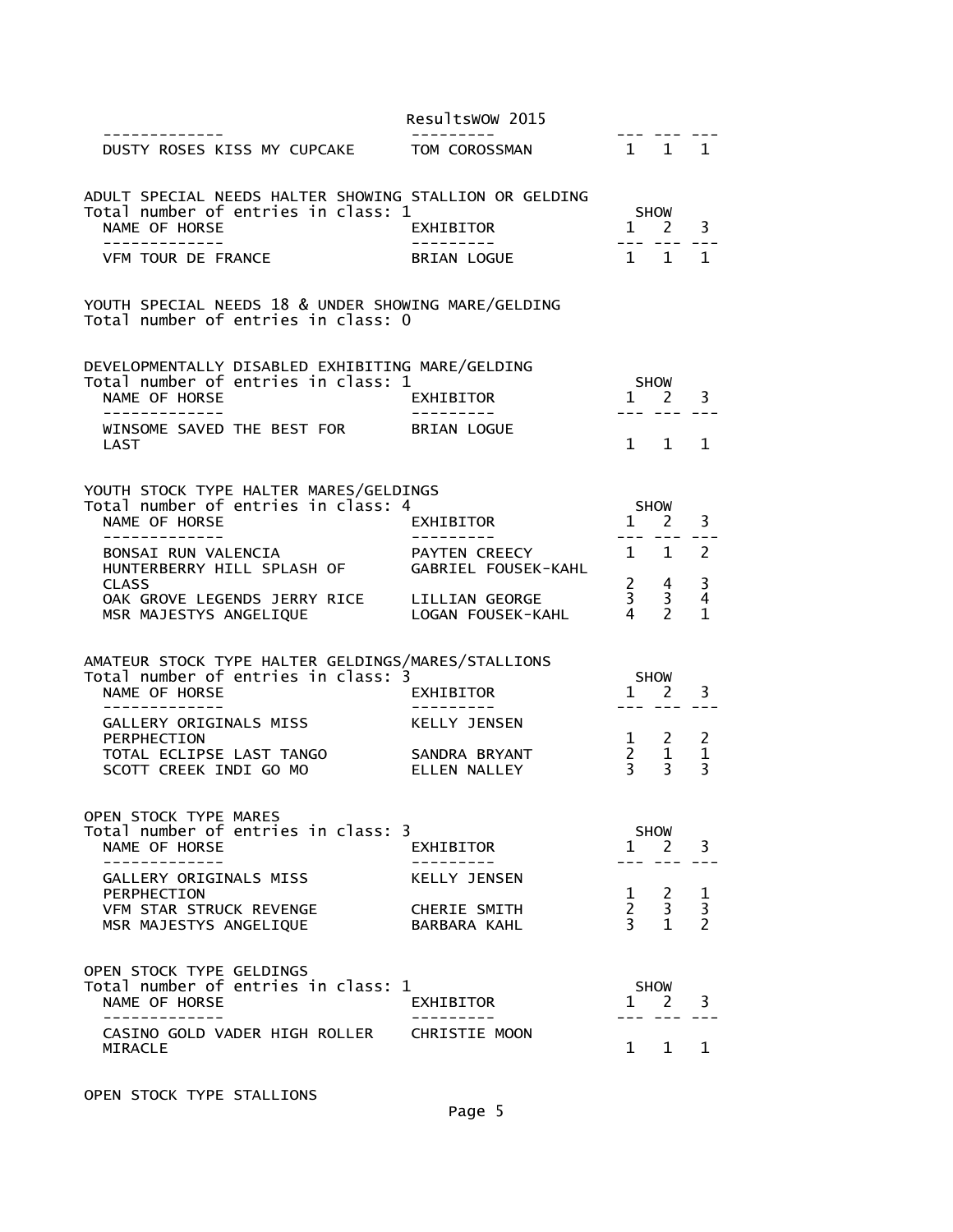|                                                                                                                                                                                                                                       | Resultswow 2015                                                             |                                                                           |                                                                               |                                                      |
|---------------------------------------------------------------------------------------------------------------------------------------------------------------------------------------------------------------------------------------|-----------------------------------------------------------------------------|---------------------------------------------------------------------------|-------------------------------------------------------------------------------|------------------------------------------------------|
| Total number of entries in class: 2<br>NAME OF HORSE<br>--------------                                                                                                                                                                | EXHIBITOR                                                                   | $\frac{1}{1}$                                                             | SHOW<br>$2 \overline{3}$<br>$- - - - - - -$                                   |                                                      |
|                                                                                                                                                                                                                                       |                                                                             |                                                                           |                                                                               |                                                      |
| YOUTH OWNED TRAINED & EXHIBITED GELDING<br>Total number of entries in class: 3<br>NAME OF HORSE<br>--------------                                                                                                                     |                                                                             |                                                                           |                                                                               |                                                      |
| ---------<br>DAYSPRING DARE TO DREAM MARISSA ERVIN 1 2 3<br>RANCH O QUINN SIR JONQUIL BROOKLYN ERVIN 2 1 1<br>CNF GQS BLACK LABEL DEVLIN NEWNHAM 3 3 2                                                                                |                                                                             |                                                                           |                                                                               |                                                      |
| YOUTH 13-18 EXHIBITING GELDING<br>Total number of entries in class: 2<br>NAME OF HORSE                                                                                                                                                |                                                                             |                                                                           |                                                                               |                                                      |
|                                                                                                                                                                                                                                       |                                                                             |                                                                           |                                                                               |                                                      |
| YOUTH 8-12 EXHIBITING GELDING                                                                                                                                                                                                         | <u> Experience</u>                                                          | SHOW<br>1 2<br>--- --- -                                                  |                                                                               | 3                                                    |
| -------------<br>9 DAYSPRING DARE TO DREAM MARISSA ERVIN 1 2 2<br>RANCH O QUINN SIR JONQUIL BROOKLYN ERVIN 2 1 1<br>CELEBRATIONS TENNESSEE SUNSET ANGELICA LEDEZMA 3 4 3<br>VIEWCREST CAPTAIN MORGAN PRESLEY CREECY 4 3 4             |                                                                             |                                                                           |                                                                               |                                                      |
| YOUTH 7 & UNDER EXHIBITING GELDING<br>Total number of entries in class: 1                                                                                                                                                             |                                                                             |                                                                           |                                                                               |                                                      |
|                                                                                                                                                                                                                                       |                                                                             |                                                                           |                                                                               |                                                      |
| COUNTRY PLEASURE DRIVING MARES<br>Total number of entries in class: 4<br>NAME OF HORSE                                                                                                                                                | FRIENT SHOW SHOW<br>EXHIBITOR 12                                            |                                                                           |                                                                               | 3                                                    |
| -------------<br>DUSTY ROSES KISS MY CUPCAKE PAT ANASTASIO<br>SCOTT CREEK JADED COMMOTIION     JOANNE ROSS<br>VFM FAIREST IMAGE               RACHEL WILLIAMS<br>GALLERY ORIGINALS MISS<br>PERPHECTION                                | ---------<br>CHERIE SMITH                                                   | $\begin{array}{ccc} 1 & 1 & 1 \\ 2 & 2 & 3 \\ 3 & 3 & 2 \end{array}$<br>4 | 4                                                                             | ----<br>4                                            |
| COUNTRY PLEASURE DRIVING STALLIONS<br>Total number of entries in class: 7<br>NAME OF HORSE<br>. _ _ _ _ _ _ _ _ _ _ _ _                                                                                                               | EXHIBITOR                                                                   |                                                                           | SHOW<br>$1 \quad 2$                                                           | 3                                                    |
| WOODLAND ACRE BI DANDYS FIRE CASSIDY BLANTON<br><b>DESIGN</b><br><b>ERIKS PRINCE THOR</b><br>OAK GROVE LEGENDS BORN TO RUN DEVLIN NEWNHAM<br>VINTAGE FARMS TUSCAN TANGO<br>ZARZUELAS CORINTHIAN ADONIS<br>RAVENLOFT BUCKAROO STANDING | CASEY CAMPBELL<br>RACHEL WILLIAMS<br>ROBERTA HARDY<br>ROXY CORTEZ<br>Page 6 | $\mathbf{1}$<br>5                                                         | $\mathbf{1}$<br>$\begin{array}{ccc} 2 & 3 \\ 3 & 7 \\ 4 & 2 \end{array}$<br>5 | $\begin{array}{c} 1 \\ 3 \\ 5 \\ 2 \end{array}$<br>6 |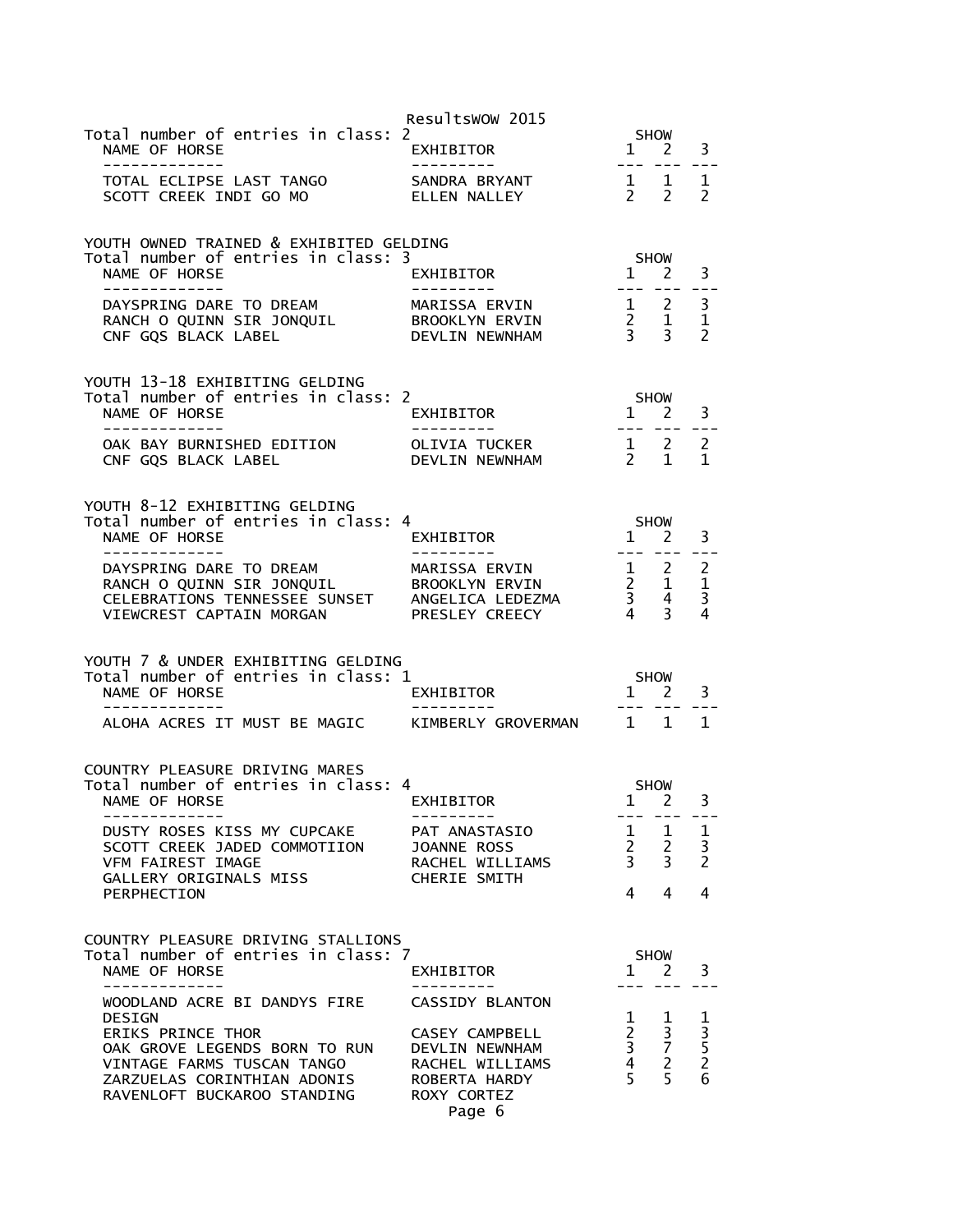|                                                                                                                               | Resultswow 2015                                                         |                                 |                                              |                    |
|-------------------------------------------------------------------------------------------------------------------------------|-------------------------------------------------------------------------|---------------------------------|----------------------------------------------|--------------------|
| OVATION<br>BELOVEDS ALMIGHTY AMEN                                                                                             | SHARON HOUSLEY                                                          | 6.<br>7                         | 4<br>6                                       | 4<br>7             |
| COUNTRY PLEASURE DRIVING GELDINGS<br>Total number of entries in class: 6<br>NAME OF HORSE                                     | EXHIBITOR<br>----------                                                 | $\mathbf{1}$                    | <b>SHOW</b><br>2<br>---                      | 3                  |
| BELOVED CREATIONS CHOSEN ONE<br>HCM WAR PAINTS FEELIN GROOVY<br>VINTAGE FARMS SIMPLY AWESOME<br>CASINO GOLD VADER HIGH ROLLER | SHARON HOUSLEY<br>CASSIDY BLANTON<br>LEE FOXALL<br><b>CHRISTIE MOON</b> | 1<br>$2^{\circ}$<br>$3^{\circ}$ | $\mathbf{1}$<br>$\overline{2}$<br>6          | 2<br>1<br>4        |
| MIRACLE<br>ALOHA ACRES IT MUST BE MAGIC<br>SAMIS REWIND                                                                       | CINDY GROVERMAN<br>SUSAN LANGFELDER                                     | $\overline{4}$<br>5<br>6.       | 3<br>4<br>5                                  | $\frac{3}{5}$<br>6 |
| SINGLE PLEASURE DRIVING MARES<br>Total number of entries in class: 0                                                          |                                                                         |                                 |                                              |                    |
| SINGLE PLEASURE DRIVING GELDINGS<br>Total number of entries in class: 2<br>NAME OF HORSE                                      | EXHIBITOR                                                               |                                 | SHOW<br>$1 \quad 2$                          | 3                  |
| -----------<br>INVESTMENT FARMS AMERICAN                                                                                      | PAT ANASTASIO                                                           |                                 |                                              |                    |
| <b>TALENT</b><br>SAMIS SID SAVOY                                                                                              | <b>CASSIDY BLANTON</b>                                                  |                                 | $\begin{matrix} 1 & 2 \\ 2 & 1 \end{matrix}$ | 2<br>$\mathbf{1}$  |
| SINGLE PLEASURE DRIVING STALLIONS<br>Total number of entries in class: 1<br>NAME OF HORSE                                     | EXHIBITOR                                                               |                                 | <b>SHOW</b><br>$1 \quad 2$                   | 3                  |
| -------------<br>SAMIS BREAKDANCER                                                                                            | ----------<br>CASSIDY BLANTON                                           | $1\quad1$                       | $- - -$                                      | $\mathbf{1}$       |
| AMATEUR OWNED TRAINED EXHIBITED MARES<br>Total number of entries in class: 2<br>NAME OF HORSE                                 | EXHIBITOR                                                               |                                 | <b>SHOW</b><br>$1 \quad 2$                   | 3                  |
| SCOTT CREEK MONARCH RED HOT<br><b>MOCHA</b>                                                                                   | JOANNE ROSS                                                             | $\mathbf{1}$                    | $\mathbf{1}$                                 | $\mathbf 1$        |
| WINSOME SAVED THE BEST FOR<br>LAST                                                                                            | KELSEY LOGUE                                                            | 2                               | 2                                            | $\mathcal{L}$      |
| AMATEUR MARES LEVEL 1<br>Total number of entries in class: 3<br>NAME OF HORSE                                                 | EXHIBITOR                                                               | $\mathbf{1}$                    | <b>SHOW</b><br><sup>2</sup>                  | 3                  |
| ----------<br>WINSOMES FASHIONED BY THE BEST                                                                                  | HEATHER FOUSEK                                                          | $\mathbf{1}$                    | 1                                            | 1                  |
| WINSOME SAVED THE BEST FOR<br><b>LAST</b><br>RH WYNDSONGS REVENGE                                                             | KELSEY LOGUE<br>ROBERTA HARDY                                           | $\frac{2}{3}$                   | 2<br>3                                       | 2<br>3             |
| AMATEUR MARES LEVEL 2<br>Total number of entries in class: 1<br>NAME OF HORSE                                                 | EXHIBITOR                                                               | $\mathbf{1}$                    | <b>SHOW</b><br>2                             | 3                  |
| SCOTT CREEK MONARCH BLACK SWAN                                                                                                | <b>JOANNE ROSS</b>                                                      | 1 1                             |                                              | 1                  |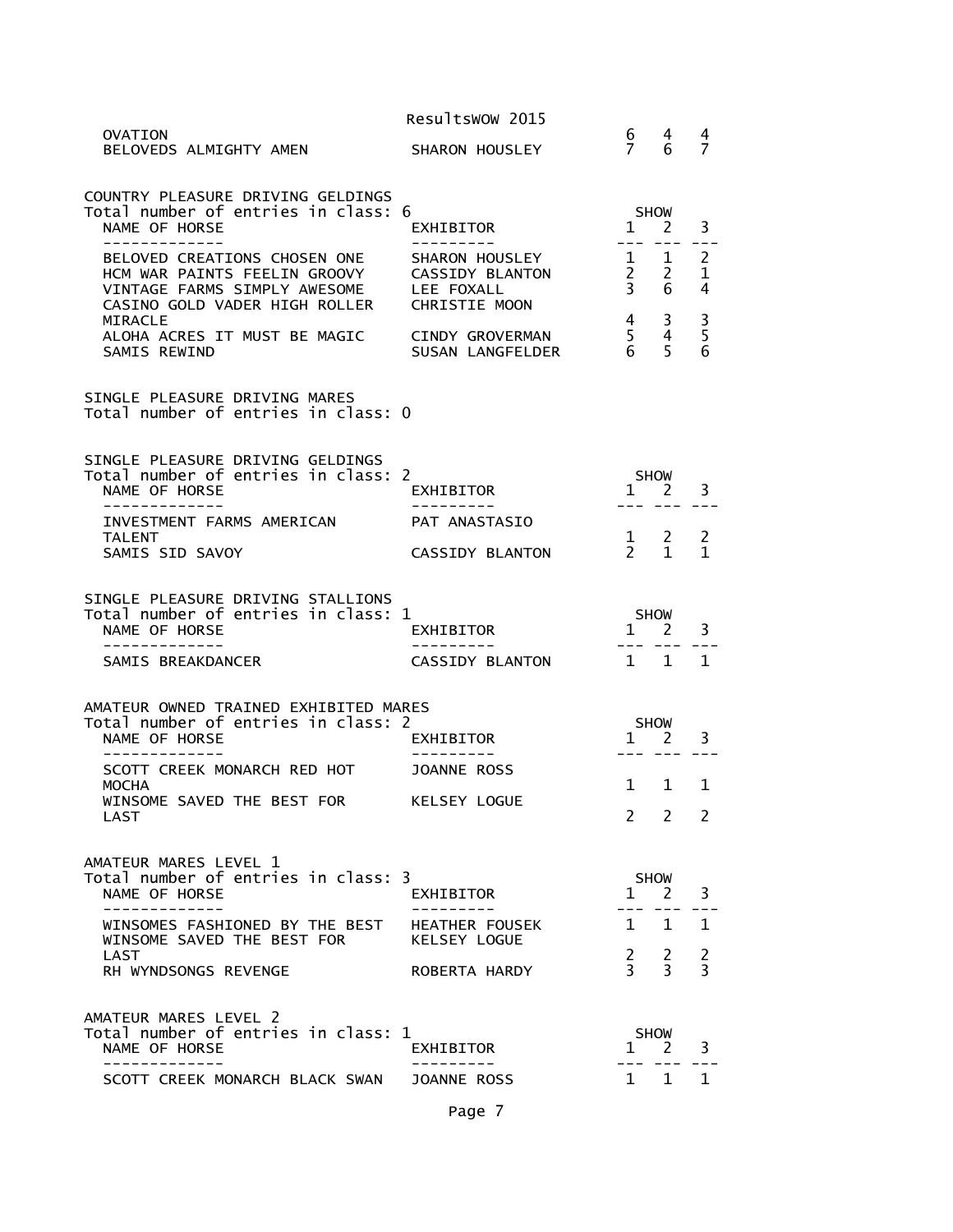| GRAND CHAMPION & RESERVE AMATEUR MARE                                                                                                                                                                                                                                                                                    |                                                             |                                                             |
|--------------------------------------------------------------------------------------------------------------------------------------------------------------------------------------------------------------------------------------------------------------------------------------------------------------------------|-------------------------------------------------------------|-------------------------------------------------------------|
| NAME OF HORSE<br>-------------                                                                                                                                                                                                                                                                                           |                                                             | <b>SHOW</b><br>$1 \quad 2 \quad 3$<br>--- --- ---           |
| SCOTT CREEK MONARCH RED HOT<br>MOCHA<br>SCOTT CREEK MONARCH BLACK SWAN<br>WINSOMES FASHIONED BY THE BEST                                                                                                                                                                                                                 |                                                             | G G G<br>R R<br>R                                           |
| CLASSIC PLEASURE DRIVING STALLIONS<br>Total number of entries in class: 2<br>NAME OF HORSE                                                                                                                                                                                                                               | <b>EXHIBITOR</b><br>_________                               | <b>SHOW</b><br>$1 \t2 \t3$<br>---- --- ---                  |
| MARYSTOWN HEIR TO GLORY<br>MARYSTOWN MCDREAMY                                                                                                                                                                                                                                                                            |                                                             |                                                             |
| <b>CLASSIC PLEASURE DRIVING MARES</b><br>Total number of entries in class: 2<br>NAME OF HORSE EXHIBITOR<br>-------------                                                                                                                                                                                                 | ----------                                                  | $5 \text{HOW}$<br>1 2 3                                     |
| QUINTESSA VALENTINA DI DOMINUS CASEY CAMPBELL $\begin{array}{cccc} 1 & 1 & 1 \\ 1 & 1 & 2 \end{array}$ LITTLE KINGS SHEZA SWAN CASSIDY BLANTON $\begin{array}{cccc} 2 & 2 & 2 \end{array}$                                                                                                                               |                                                             |                                                             |
| CLASSIC PLEASURE DRIVING GELDINGS<br>Total number of entries in class: 9<br>NAME OF HORSE<br>-------------                                                                                                                                                                                                               | '<br>EXHIBITOR                                              | $\frac{\mathsf{SHOW}}{2}$<br>$1 \quad 2$<br>3<br>--- --- -- |
| BELLS EGYPTIAN RUMBLE<br>COUNTRY RDS HUGHSTONS RIO RACHEL WILLIAMS<br>GRANDE<br>DD TOO HOTS PLAY BOY<br>STARS GLADIATOR<br>OAK BAY ROGUE VALLEY EDITION<br>DD TOO HOTS PLAY BOY<br>STARS GLADIATOR<br>OAK BAY ROGUE VALLEY EDITION<br>USA BROSTAD<br>STARS ON SARD DON'T LOOK BACK<br>CHERIE SMITH 6 6 5<br>STAR TOUR DE | CASSIDY BLANTON 14                                          |                                                             |
| SPECIAL NEEDS DRIVING<br>Total number of entries in class: 1<br>NAME OF HORSE<br>.<br>SAMIS REWIND                                                                                                                                                                                                                       | ass: 1<br>EXHIBITOR<br>----------<br>SUSAN LANGFELDER 1 1 1 | SHOW<br>$1 \quad 2$<br>3<br>--- --- ---                     |
| YOUTH PLEASURE DRIVING 7 & UNDER<br>Total number of entries in class: 0                                                                                                                                                                                                                                                  |                                                             |                                                             |
| YOUTH OWNED TRAINED EXHIBITED MARE<br>Total number of entries in class: 1<br>NAME OF HORSE<br>-----------                                                                                                                                                                                                                | EXHIBITOR                                                   | <b>SHOW</b><br>$1 \quad 2 \quad 3$<br>-- --- ---            |
| DARDANS ASSUREDLY<br>SOPHISTICATED                                                                                                                                                                                                                                                                                       | <b>BROOKLYN ERVIN</b>                                       | $1 \quad 1 \quad 1$                                         |

YOUTH 13 & OLDER EXHIBITING MARE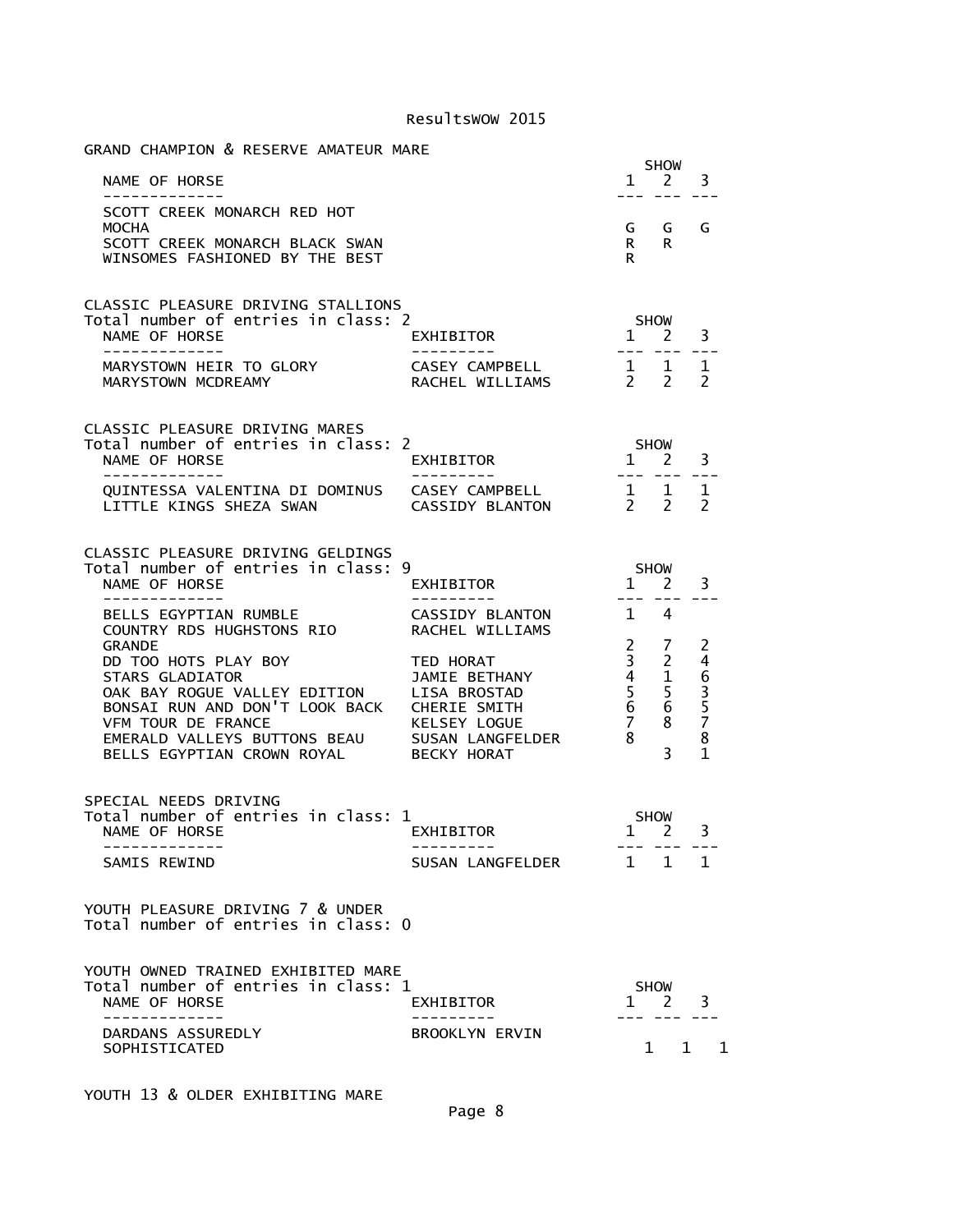|                                                                                 | Resultswow 2015                   |                                  |                     |                      |   |
|---------------------------------------------------------------------------------|-----------------------------------|----------------------------------|---------------------|----------------------|---|
| Total number of entries in class: 2<br>NAME OF HORSE<br>-------------           | <b>EXHIBITOR</b>                  | $\mathbf{1}$                     | SHOW<br>2 3         |                      |   |
| HUNTERBERRY HILL                                                                | AVERY ROWLAND                     |                                  |                     |                      |   |
| <b>SALSASHOTTYCAYENNE</b><br>RH WYNDSONGS REVENGE                               | OLIVIA TUCKER                     |                                  | 1<br>$2 \sqrt{2}$   | 1 1<br>$\mathcal{L}$ |   |
| YOUTH 8-12 EXHIBITING MARE                                                      |                                   |                                  |                     |                      |   |
| Total number of entries in class: 1<br>NAME OF HORSE                            | EXHIBITOR                         |                                  | SHOW<br>$1 \quad 2$ | 3                    |   |
|                                                                                 |                                   |                                  |                     |                      |   |
| DARDANS ASSUREDLY<br>SOPHISTICATED                                              | BROOKLYN ERVIN                    |                                  | 1                   | $\mathbf{1}$         | 1 |
| YOUTH 7 & UNDER EXHIBITING MARE                                                 |                                   |                                  |                     |                      |   |
| Total number of entries in class: 1<br>NAME OF HORSE                            |                                   |                                  | SHOW<br>$1 \quad 2$ |                      |   |
| . _ _ _ _ _ _ _ _ _ _ _ _                                                       | EXHIBITOR<br>---------            |                                  |                     | 3                    |   |
| BELOVED CREATORS PRECIOUS<br>PROMISE                                            | KIMBERLY GROVERMAN                |                                  | $1 \quad 1$         | 1                    |   |
| OPEN SINGLE PLEASURE DRIVING 32" & UNDER<br>Total number of entries in class: 0 |                                   |                                  |                     |                      |   |
| OPEN SINGLE PLEASURE DRIVING OVER 32" TO 34"                                    |                                   |                                  |                     |                      |   |
| Total number of entries in class: 2<br>NAME OF HORSE                            |                                   | $1 \quad$                        | <b>SHOW</b><br>2    |                      |   |
|                                                                                 | EXHIBITOR                         |                                  | --- ---             | 3<br>.               |   |
| SAMIS SID SAVOY<br>INVESTMENT FARMS AMERICAN                                    | CASSIDY BLANTON<br>PAT ANASTASIO  |                                  | $1 \quad 1$         | 1                    |   |
| <b>TALENT</b>                                                                   |                                   | $\overline{2}$                   | $\mathcal{L}$       | $\mathcal{P}$        |   |
| GENTLEMENS SINGLE PLEASURE DRIVING                                              |                                   |                                  |                     |                      |   |
| Total number of entries in class: 2                                             |                                   |                                  | <b>SHOW</b>         |                      |   |
| NAME OF HORSE                                                                   | EXHIBITOR                         |                                  | $1 \quad 2$         | 3                    |   |
| INVESTMENT FARMS AMERICAN<br><b>TALENT</b>                                      | PAT ANASTASIO                     | 1                                | $\sim$ 2            | 1                    |   |
| SAMIS BREAKDANCER                                                               | CHRIS BLANTON                     | $2^{\circ}$                      | $\mathbf{1}$        | $\mathcal{P}$        |   |
|                                                                                 |                                   |                                  |                     |                      |   |
| LADIES SINGLE PLEASURE DRIVING<br>Total number of entries in class: 1           |                                   |                                  | <b>SHOW</b>         |                      |   |
| NAME OF HORSE<br>-----------                                                    | EXHIBITOR                         | $1 \quad$                        | 2                   | 3                    |   |
| SAMIS SID SAVOY                                                                 | CASSIDY BLANTON                   |                                  | $1 \quad 1$         | $\mathbf{1}$         |   |
| OPEN COUNTRY PLEASURE DRIVING 32" & UNDER                                       |                                   |                                  |                     |                      |   |
| Total number of entries in class: 5<br>NAME OF HORSE<br>------------            | EXHIBITOR                         | $\mathbf{1}$                     | <b>SHOW</b><br>2    | 3                    |   |
| AT LAST SURASTARS LIL REBEL                                                     | CASEY CAMPBELL                    | 1.                               | 1                   | 1.                   |   |
| WOODLAND ACRE BI DANDYS FIRE<br>DESIGN                                          | <b>CASSIDY BLANTON</b>            | $2^{\circ}$                      | 2                   | $\overline{c}$       |   |
| VINTAGE FARMS TUSCAN TANGO<br>BELOVEDS ALMIGHTY AMEN                            | RACHEL WILLIAMS<br>SHARON HOUSLEY | 3 <sup>7</sup><br>$\overline{4}$ | 4<br>5              | 3<br>5               |   |
| RAVENLOFT BUCKAROO STANDING                                                     | ROXY CORTEZ<br>Page 9             |                                  |                     |                      |   |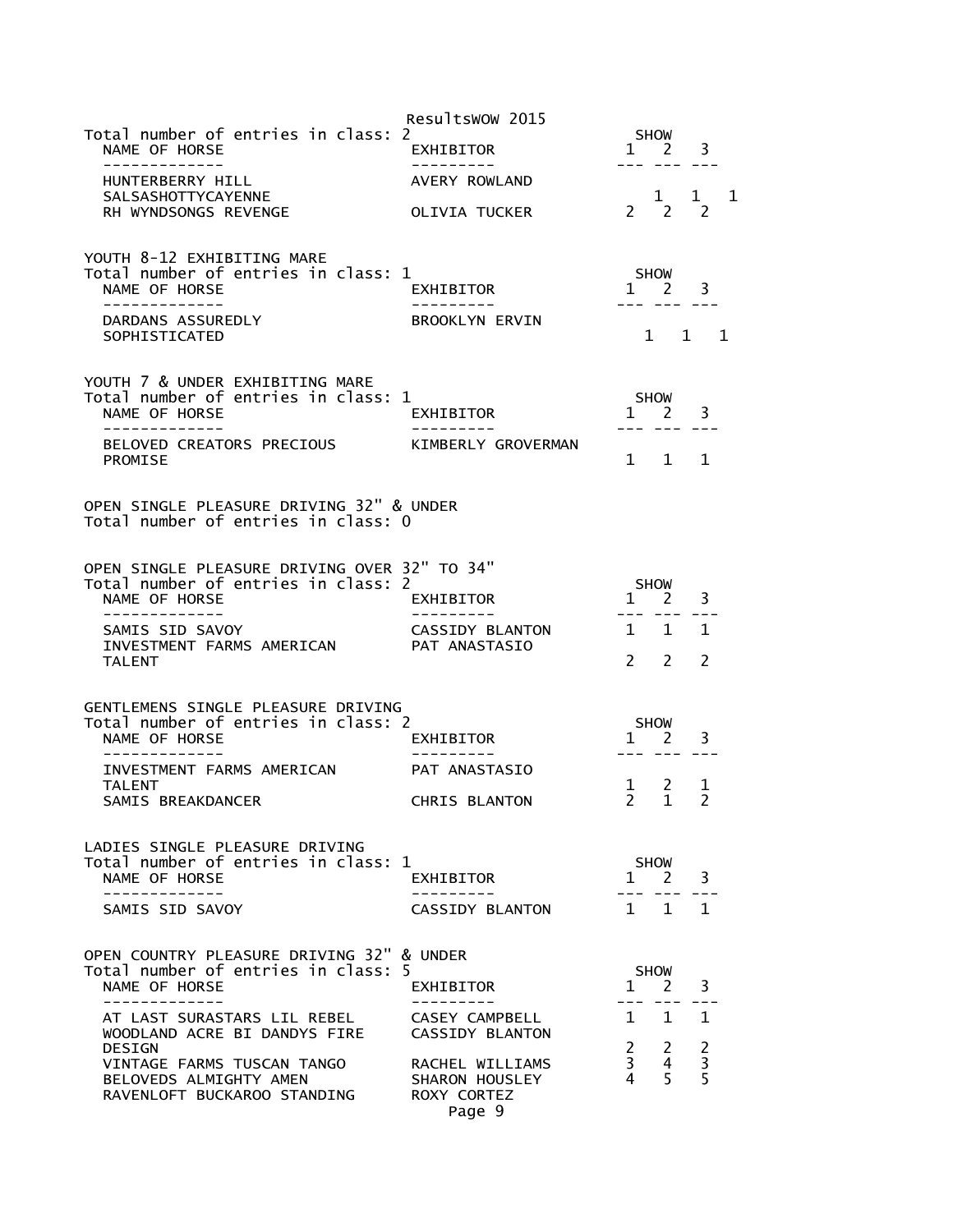| OVATION                                                                                                                                                                                               | Resultswow 2015                                                                                                                         | 5.                                                                        | 3                                                    | 4                        |
|-------------------------------------------------------------------------------------------------------------------------------------------------------------------------------------------------------|-----------------------------------------------------------------------------------------------------------------------------------------|---------------------------------------------------------------------------|------------------------------------------------------|--------------------------|
| OPEN COUNTRY PLEASURE DRIVING OVER 32" - 34"<br>Total number of entries in class: 10<br>NAME OF HORSE<br>------------                                                                                 | <b>EXHIBITOR</b>                                                                                                                        | $\mathbf{1}$                                                              | <b>SHOW</b><br><sup>2</sup>                          | 3                        |
| <b>ERIKS PRINCE THOR</b><br>DUSTY ROSES KISS MY CUPCAKE<br>HCM WAR PAINTS FEELIN GROOVY<br>BELOVED CREATIONS CHOSEN ONE<br>VFM FAIREST IMAGE<br>BELOVEDS OH SO NOBLE<br>CASINO GOLD VADER HIGH ROLLER | CASEY CAMPBELL<br>PAT ANASTASIO<br><b>CASSIDY BLANTON</b><br>SHARON HOUSLEY<br>RACHEL WILLIAMS<br>SARAH GLADING<br><b>CHRISTIE MOON</b> | $\mathbf{1}$<br>$2^{\circ}$<br>$\overline{3}$<br>$\overline{4}$<br>5<br>6 | 3<br>5<br>$\overline{7}$<br>$\overline{2}$<br>6<br>4 | 2<br>3<br>1<br>6<br>5    |
| MIRACLE<br>INVESTMENT FARMS AMERICAN<br><b>HEART</b>                                                                                                                                                  | JESSICA PETERSON                                                                                                                        | $\overline{7}$<br>8                                                       | 8<br>$\mathbf{1}$                                    | 4                        |
| GENTLEMENS COUNTRY PLEASURE DRIVING<br>Total number of entries in class: 4<br>NAME OF HORSE<br>- - - - - - - - - - - - -                                                                              | EXHIBITOR<br>- - - - - - - - - -                                                                                                        | $1 \quad$                                                                 | <b>SHOW</b><br>2                                     | 3                        |
| DUSTY ROSES KISS MY CUPCAKE<br>BELOVEDS OH SO NOBLE<br>RAVENLOFT BUCKAROO STANDING                                                                                                                    | PAT ANASTASIO<br>GARRET HARRINGTON<br><b>JOHN GRACEY</b>                                                                                | $- - -$<br>1<br>$2^{\circ}$                                               | 3<br>1                                               | 1<br>$\mathcal{P}$       |
| OVATION<br>VINTAGE FARMS SIMPLY AWESOME LEE FOXALL                                                                                                                                                    |                                                                                                                                         | $\mathbf{3}$<br>4                                                         | 2<br>4                                               | 4<br>3                   |
| LADIES COUNTRY PLEASURE DRIVING<br>Total number of entries in class: 6<br>NAME OF HORSE                                                                                                               | EXHIBITOR                                                                                                                               | <b>SHOW</b><br>$\mathbf{1}$                                               | 2                                                    | 3                        |
| WOODLAND ACRE BI DANDYS FIRE<br><b>DESIGN</b><br><b>VFM FAIREST IMAGE</b>                                                                                                                             | <b>CASSIDY BLANTON</b><br>KATIE HANSEN                                                                                                  | $\mathbf{1}$<br>$\overline{2}$                                            | 1<br>6                                               | 1<br>5                   |
| BELOVEDS OH SO NOBLE<br>INVESTMENT FARMS AMERICAN<br>HEART<br>VINTAGE FARMS TUSCAN TANGO                                                                                                              | SARAH GLADING<br><b>JESSICA PETERSON</b><br>RACHEL WILLIAMS                                                                             | $\overline{3}$<br>$\overline{4}$<br>5                                     | 2<br>3<br>5                                          | 3<br>6<br>$\mathcal{P}$  |
| RAVENLOFT BUCKAROO STANDING<br><b>OVATION</b>                                                                                                                                                         | ROXY CORTEZ                                                                                                                             | 6                                                                         | 4                                                    | 4                        |
| AMATEUR OWNED TRAINED EXHIBITED STALLIONS<br>Total number of entries in class: 3<br>NAME OF HORSE<br>-------------                                                                                    | EXHIBITOR<br>- - - - - - -                                                                                                              | $1 \quad 2$<br>$---$                                                      | <b>SHOW</b><br>$---$                                 | 3<br>$- -$               |
| SCOTT CREEK INDI CHROME WHEELS<br>DUSTY ROSE COURAGE ON FIRE<br>REDROCK Y NOT ME                                                                                                                      | JOANNE ROSS<br>DIAN HARRIS<br>KENDRA BELL                                                                                               | $1 \quad$<br>$\begin{array}{ccc} 2 & 2 \\ 3 & 3 \end{array}$              | 1                                                    | 1<br>$\overline{2}$<br>3 |
| AMATEUR STALLIONS LEVEL 1<br>Total number of entries in class: 6<br>NAME OF HORSE                                                                                                                     | EXHIBITOR                                                                                                                               | $1 \quad 2$                                                               | <b>SHOW</b>                                          | 3                        |
| -----------<br>MARYSTOWN MCDREAMY<br>HUNTERBERRY HILL IMPRESSIVE                                                                                                                                      | RICHARD ERICKSON<br>JACOB ELLIOTT                                                                                                       | $\mathbf{1}$                                                              | $\overline{2}$                                       | 2                        |
| <b>DESIGN</b><br>SCOTT CREEK INDI HIGH<br>SCOTT CREEK MONARCH                                                                                                                                         | JAMES NALLEY<br><b>HEATHER FOUSEK</b><br>Page 10                                                                                        | $\mathbf{2}$<br>$\mathbf{3}$                                              | 3<br>6                                               | 1<br>4                   |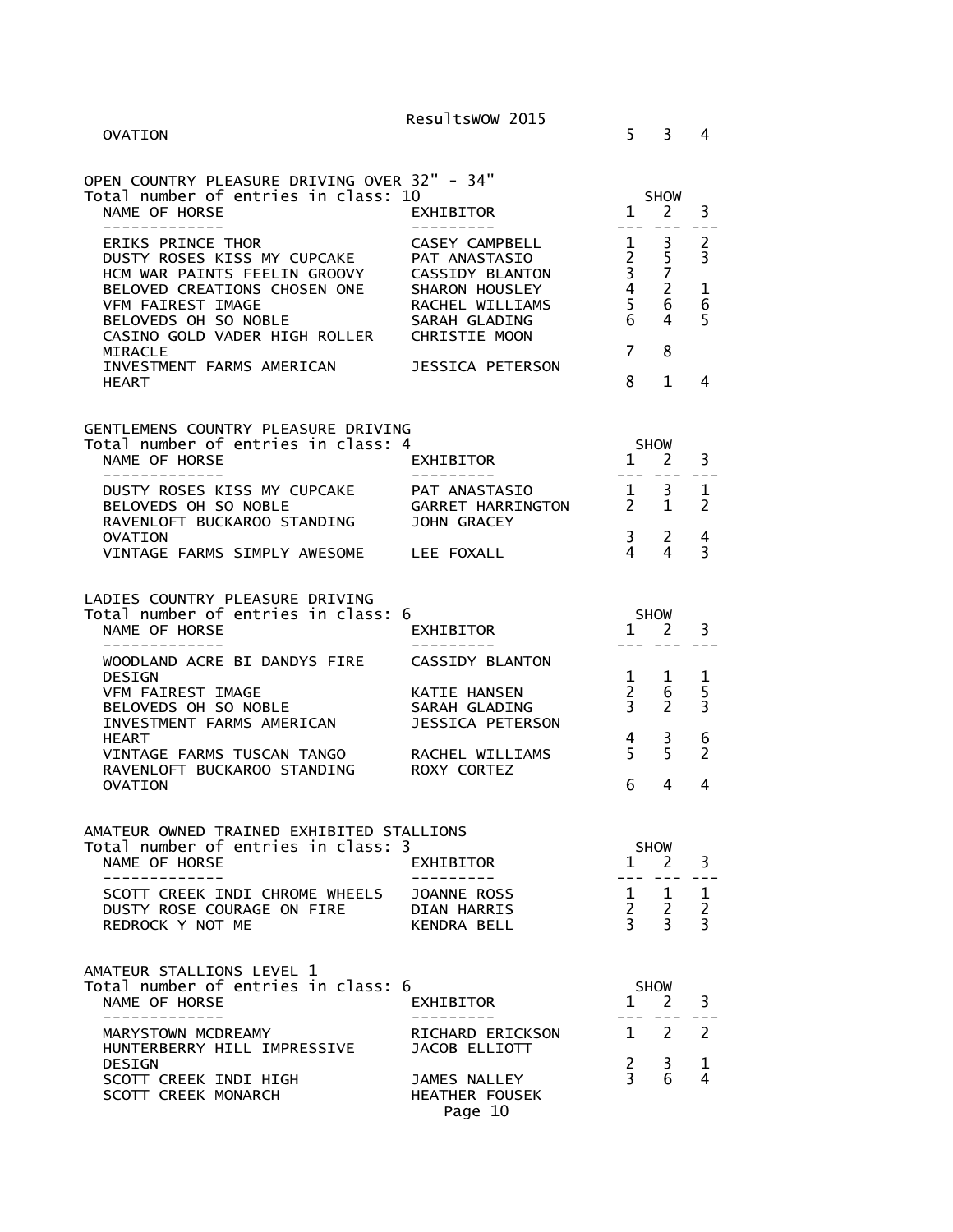|                                                                                                                                                                         | Resultswow 2015                                  |                     |                                                                                                 |                          |
|-------------------------------------------------------------------------------------------------------------------------------------------------------------------------|--------------------------------------------------|---------------------|-------------------------------------------------------------------------------------------------|--------------------------|
| NIGHTFLIGHT<br>ZARZUELAS CORINTHIAN ADONIS<br>RAVENLOFT BUCKAROO STANDING                                                                                               | ROBERTA HARDY<br>ROXY CORTEZ                     | 4<br>5 <sup>1</sup> | 1<br>5                                                                                          | 3<br>6                   |
| OVATION                                                                                                                                                                 |                                                  | 6.                  | 4                                                                                               | 5                        |
| AMATEUR STALLIONS LEVEL 2<br>Total number of entries in class: 1<br>NAME OF HORSE                                                                                       | EXHIBITOR                                        | $1 \quad 2$         | <b>SHOW</b>                                                                                     | 3                        |
| SCOTT CREEK CAJUN COMMOTION                                                                                                                                             | JOANNE ROSS                                      |                     | $1 \quad 1$                                                                                     | $\mathbf{1}$             |
|                                                                                                                                                                         |                                                  |                     |                                                                                                 |                          |
| GRAND CHAMPION & RESERVE AMATEUR STALLION                                                                                                                               |                                                  |                     | <b>SHOW</b>                                                                                     |                          |
| NAME OF HORSE                                                                                                                                                           |                                                  | $\mathbf{1}$        | 2                                                                                               | 3                        |
| SCOTT CREEK INDI CHROME WHEELS<br>SCOTT CREEK CAJUN COMMOTION<br>DUSTY ROSE COURAGE ON FIRE<br><b>SCOTT CREEK MONARCH</b><br>NIGHTFLIGHT<br>HUNTERBERRY HILL IMPRESSIVE |                                                  | R.                  | GG.<br>R.                                                                                       | G                        |
| <b>DESIGN</b>                                                                                                                                                           |                                                  |                     |                                                                                                 | R                        |
|                                                                                                                                                                         |                                                  |                     |                                                                                                 |                          |
| OPEN CLASSIC PLEASURE DRIVING 32" & UNDER<br>Total number of entries in class: 2                                                                                        |                                                  |                     | <b>SHOW</b>                                                                                     |                          |
| NAME OF HORSE<br>-------------                                                                                                                                          | EXHIBITOR<br>. <u>.</u> .                        | $1 \quad 2$         | $- - -$                                                                                         | 3                        |
| QUINTESSA VALENTINA DI DOMINUS CASEY CAMPBELL                                                                                                                           |                                                  | $\mathbf{1}$        | $\mathbf{1}$                                                                                    | 1                        |
| BELOVED CREATORS PRECIOUS<br><b>PROMISE</b>                                                                                                                             | SHARON HOUSLEY                                   | $2^{\circ}$         | 2                                                                                               | $\overline{2}$           |
|                                                                                                                                                                         |                                                  |                     |                                                                                                 |                          |
| OPEN CLASSIC PLEASURE DRIVING OVER 32" TO 34"                                                                                                                           |                                                  |                     |                                                                                                 |                          |
| Total number of entries in class: 5<br>NAME OF HORSE                                                                                                                    | EXHIBITOR                                        | $1 \quad$           | <b>SHOW</b><br>2                                                                                | 3                        |
| ----------- <i>-</i>                                                                                                                                                    |                                                  | $- - -$             |                                                                                                 | 1                        |
| MARYSTOWN MCDREAMY<br>LITTLE KINGS SHEZA SWAN                                                                                                                           | <b>CASEY CAMPBELL</b><br><b>RICHARD ERICKSON</b> | 1<br>$2^{\circ}$    | 1<br>3                                                                                          | $\overline{2}$           |
| <b>STARS GLADIATOR</b><br>COUNTRY RDS HUGHSTONS RIO                                                                                                                     | <b>JAMIE BETHANY</b><br>RACHEL WILLIAMS          | 3 <sup>7</sup>      | 2                                                                                               | 4                        |
| <b>GRANDE</b>                                                                                                                                                           |                                                  | 4                   | 4                                                                                               | 3                        |
| VFM TOUR DE FRANCE                                                                                                                                                      | KELSEY LOGUE                                     | 5.                  | -5                                                                                              | $\overline{\phantom{0}}$ |
| GENTLEMENS CLASSIC PLEASURE DRIVING                                                                                                                                     |                                                  |                     |                                                                                                 |                          |
| Total number of entries in class: 5                                                                                                                                     |                                                  |                     | <b>SHOW</b>                                                                                     |                          |
| NAME OF HORSE<br>.                                                                                                                                                      | EXHIBITOR                                        | $1 \quad 2$         |                                                                                                 | 3                        |
| MARYSTOWN HEIR TO GLORY<br>MARYSTOWN MCDREAMY                                                                                                                           | CASEY CAMPBELL<br>CASEY CAMPBELL                 |                     | $\begin{array}{cccc} 1 & 1 & 1 \\ 2 & 2 & 2 \\ 3 & 3 & 5 \\ 4 & 5 & 3 \\ 5 & 4 & 4 \end{array}$ |                          |
| BELLS EGYPTIAN RUMBLE                                                                                                                                                   | CASSIDY BLANTON                                  |                     |                                                                                                 |                          |
| LITTLE KINGS SHEZA SWAN<br>BELLS EGYPTIAN CROWN ROYAL                                                                                                                   | RICHARD ERICKSON<br>TED HORAT                    | $5 -$               | 4                                                                                               | $\overline{4}$           |
|                                                                                                                                                                         |                                                  |                     |                                                                                                 |                          |
| LADIES CLASSIC PLEASURE DRIVING                                                                                                                                         |                                                  |                     |                                                                                                 |                          |
| Total number of entries in class: 7<br>NAME OF HORSE                                                                                                                    | EXHIBITOR                                        |                     | <b>SHOW</b><br>1 2                                                                              | 3                        |
| ----------<br>MARYSTOWN MCDREAMY                                                                                                                                        | SUSAN RAMBERT                                    | $\mathbf{1}$        | $\overline{2}$                                                                                  | $\mathbf{1}$             |
|                                                                                                                                                                         | Page 11                                          |                     |                                                                                                 |                          |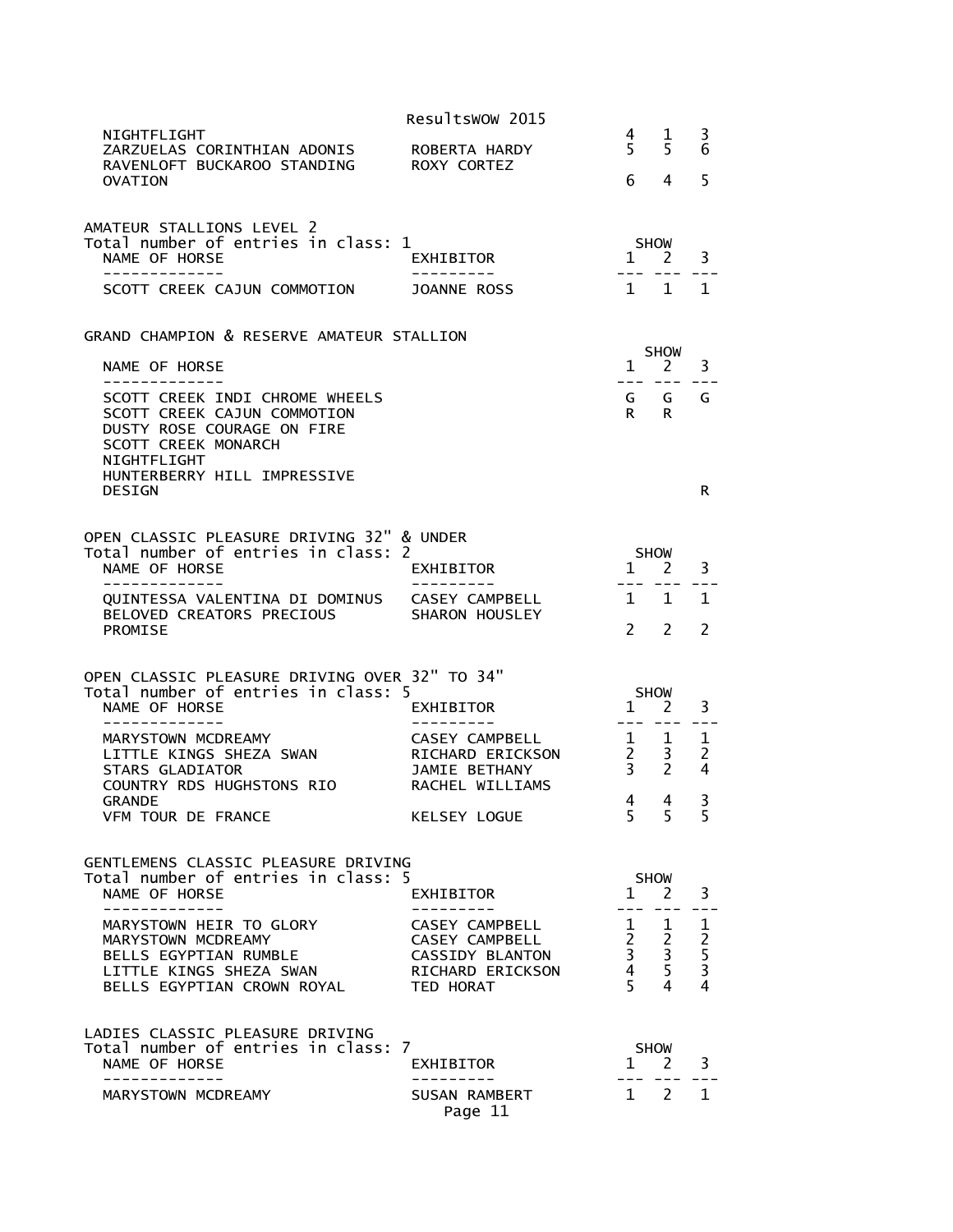| OAK BAY ROGUE VALLEY EDITION<br>DD TOO HOTS PLAY BOY              BECKY HORAT<br>BELOVED CREATORS PRECIOUS          SHARON HOUSLEY                                                                                                                                                 | Resultswow 2015<br>LISA BROSTAD                                                                     |                | $\begin{array}{cc} 2 & 3 \\ 3 & 1 \end{array}$                                     | 2<br>$\overline{3}$                     |  |
|------------------------------------------------------------------------------------------------------------------------------------------------------------------------------------------------------------------------------------------------------------------------------------|-----------------------------------------------------------------------------------------------------|----------------|------------------------------------------------------------------------------------|-----------------------------------------|--|
| PROMISE<br>VFM TOUR DE FRANCE                                                                                                                                                                                                                                                      | KELSEY LOGUE                                                                                        |                | $\begin{array}{cc} 4 & 4 \\ 5 & 5 \end{array}$                                     | 5<br>4                                  |  |
| YOUTH LIBERTY<br>Total number of entries in class: 14<br>NAME OF HORSE                                                                                                                                                                                                             | SHOW 1 2 3<br>.4<br>EXHIBITOR                                                                       |                |                                                                                    |                                         |  |
| ______________<br>DARDANS ASSUREDLY                                                                                                                                                                                                                                                | BROOKLYN ERVIN                                                                                      |                | --- --- ---                                                                        |                                         |  |
| SOPHISTICATED<br>CANDYLANDS COCIS WILD GIRL PARKER CREECY<br>TELLES GOLDEN SWEET TART CHANTEL DOWNING                                                                                                                                                                              |                                                                                                     |                | $2 \quad 6$                                                                        | $1 \qquad 5 \qquad 7$<br>$\overline{1}$ |  |
| CONFECTION<br>VIEWCREST CAPTAIN MORGAN<br>VIEWCREST CAPTAIN MORGAN<br>RANCH O QUINN SIR JONQUIL BROOKLYN ERVIN 5 1<br>BONSAI RUN VALENCIA PAYTEN CREECY 6 4 4<br>MOSTLY MINNIS TOP SECRET BROOKLYN ERVIN 7 7 6<br>ALOHA ACRES IT MUST BE MAGIC KIMBERLY GROVERMAN 8 2 2<br>CNF GQS | PRESLEY CREECY                                                                                      | 3              | $\overline{4}$ 8                                                                   | 5                                       |  |
| LIBERTY<br>Total number of entries in class: 6<br>NAME OF HORSE<br>-------------                                                                                                                                                                                                   | $1$ SHOW<br>,<br>EXHIBITOR                                                                          |                |                                                                                    | 3                                       |  |
| BELOVED LEGENDS OPUS SHARON HOUSLEY<br>RAVENLOFT BUCKAROO STANDING ROXY CORTEZ                                                                                                                                                                                                     |                                                                                                     |                | $1\quad 1$                                                                         | 3                                       |  |
| OVATION<br>SCOTT CREEK INDI GO MO ELLEN NALLEY<br>TEA CUPS ZUPER LADY FELICITY LANA GRIEVE<br>CHARIOT FARM RED HOT TRAVELER SHARON HOUSLEY<br>BELOVED LEGENDS LIBERATION                                                                                                           | ELLEN NALLEY<br>LANA GRIEVE<br>SHARON HOUSLEY<br>SHARON HOUSLEY<br>5 4 5<br>SHARON HOUSLEY<br>6 3 2 |                |                                                                                    |                                         |  |
| YOUTH JUMPER 13 & OLDER<br>Total number of entries in class: 6<br>NAME OF HORSE<br>--------------                                                                                                                                                                                  | SHOW<br>1 2<br>EXHIBITOR<br>--------                                                                |                |                                                                                    | 3                                       |  |
| OAK GROVE LEGENDS BORN TO RUN DEVLIN NEWNHAM<br>VIEWCREST CAPTAIN MORGAN PARKER CREECY<br>CNF GQS BLACK LABEL<br>CANDYLANDS COCIS WILD GIRL                                                                                                                                        | $\begin{array}{ccccc} & 1 & 1 & 1 \\ 2 & 2 & 2 \end{array}$<br>DEVLIN NEWNHAM<br>PARKER CREECY      | 3.<br>4        | $\begin{array}{cccc} - & - & - & - \\ \end{array}$<br>$\overline{\mathbf{3}}$<br>4 | J.<br>4                                 |  |
| CASINO GOLD VADER HIGH ROLLER<br>MIRACLE                                                                                                                                                                                                                                           | <b>DEVLIN NEWNHAM</b>                                                                               | 5 <sup>7</sup> | 5 <sup>1</sup>                                                                     | 5                                       |  |
| YOUTH JUMPER 12 & UNDER<br>Total number of entries in class: 3<br>NAME OF HORSE                                                                                                                                                                                                    | <b>EXHIBITOR</b>                                                                                    |                | SHOW<br>$1 \quad 2$                                                                | 3                                       |  |
| VIEWCREST CAPTAIN MORGAN<br>BONSAI RUN VALENCIA                                                                                                                                                                                                                                    | PAYTEN CREECY<br>PAYTEN CREECY                                                                      |                | $\begin{matrix} 1 & 1 \\ 2 & 2 \end{matrix}$                                       | $\mathbf{1}$<br>$\mathcal{P}$           |  |
| AMATEUR JUMPER                                                                                                                                                                                                                                                                     |                                                                                                     |                |                                                                                    |                                         |  |

Total number of entries in class: 0

OPEN JUMPER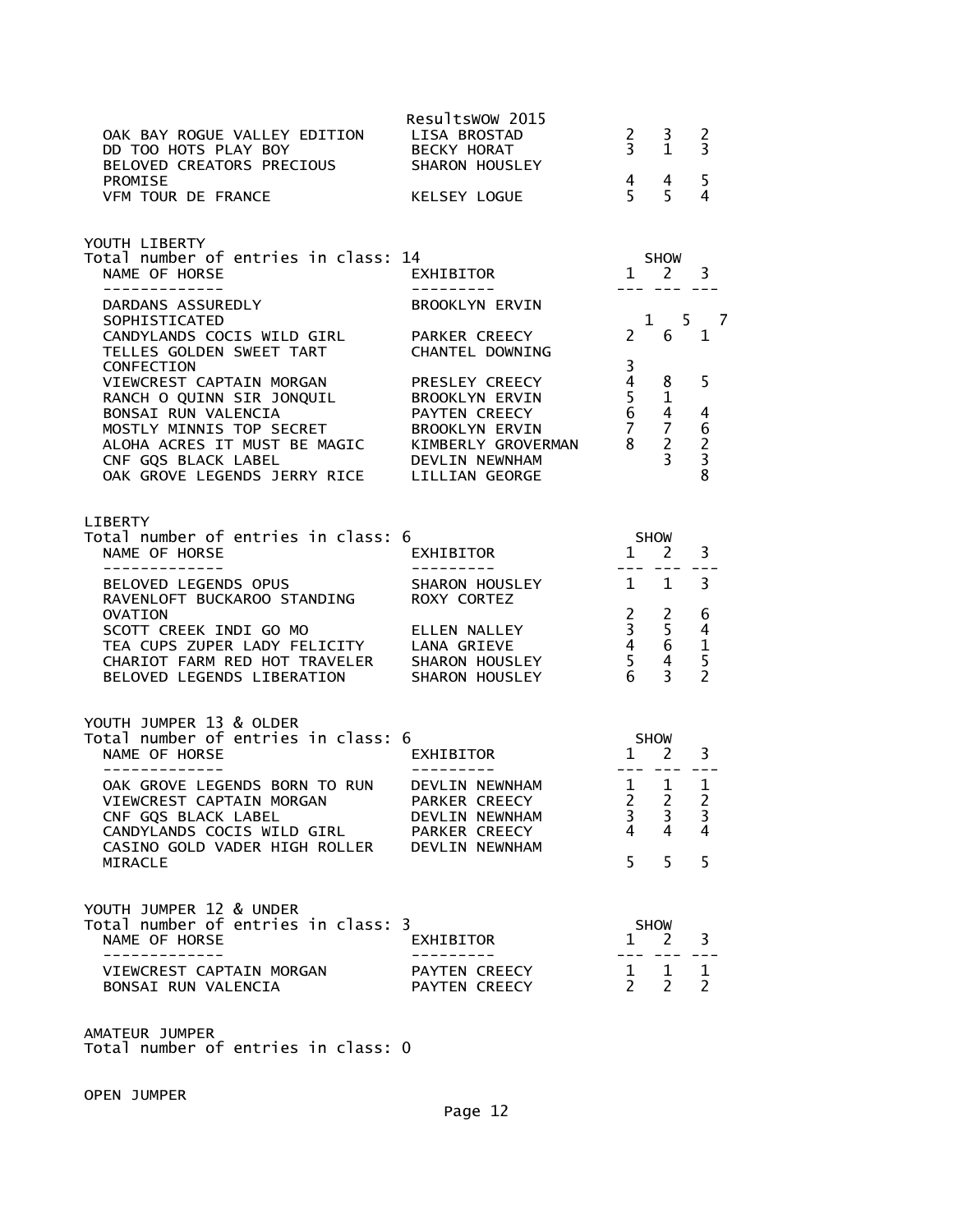| Total number of entries in class: 0                                                                                                                                                                                                        | Resultswow 2015                                                                  |                                                                                                           |                                                                             |                                                   |
|--------------------------------------------------------------------------------------------------------------------------------------------------------------------------------------------------------------------------------------------|----------------------------------------------------------------------------------|-----------------------------------------------------------------------------------------------------------|-----------------------------------------------------------------------------|---------------------------------------------------|
| YOUTH OBSTACLE DRIVING 13 & OLDER<br>Total number of entries in class: 2<br>NAME OF HORSE<br>-----------                                                                                                                                   | EXHIBITOR                                                                        |                                                                                                           | SHOW<br>$1 \quad 2$<br>$\sim$ $\sim$ $\sim$                                 | 3                                                 |
| EMERALD VALLEYS STRIKE IT<br><b>LUCKY</b><br>VINTAGE FARMS SIMPLY AWESOME IVY FOXALL                                                                                                                                                       | PARKER CREECY                                                                    |                                                                                                           | $\begin{matrix} 1 & 1 \\ 2 & 2 \end{matrix}$                                | 1<br>$\overline{2}$                               |
| YOUTH OBSTACLE DRIVING 12 & UNDER<br>Total number of entries in class: 2<br>NAME OF HORSE<br>______________                                                                                                                                | EXHIBITOR                                                                        | 1 2                                                                                                       | <b>SHOW</b>                                                                 | 3                                                 |
| MOSTLY MINNIS TOP SECRET<br>BONSAI RUN VALENCIA                                                                                                                                                                                            | BROOKLYN ERVIN<br>PAYTEN CREECY                                                  | $\begin{array}{cccccc} - & - & - & - & - \\ - & - & - & - \end{array}$<br>$\frac{1}{2}$<br>$\overline{2}$ | 1<br>$\mathcal{P}$                                                          | 1<br>$\mathcal{P}$                                |
| AMATEUR OBSTACLE DRIVING<br>Total number of entries in class: 4<br>NAME OF HORSE                                                                                                                                                           | EXHIBITOR                                                                        | $1 \quad$                                                                                                 | <b>SHOW</b><br><sup>2</sup>                                                 | 3                                                 |
| -----------<br>DAYSPRING FIRST LIGHT                                                                                                                                                                                                       | AILENE PRITCHETT                                                                 |                                                                                                           |                                                                             |                                                   |
| H BAR DS DOUBLE VISION<br>H BAR DS DOUBLE VISION<br>BELLS EGYPTIAN CROWN ROYAL<br>OAK BAY ROGUE VALLEY EDITION LISA BROSTAD                                                                                                                | TARAP<br>PAUL TARAP<br>BECKY HORAT                                               | $\mathbf{1}$<br>$\overline{4}$                                                                            | $\mathbf 1$<br>$\begin{array}{ccc} 2 & 2 \\ 3 & 3 \end{array}$<br>4         | 1<br>3<br>$\overline{2}$<br>4                     |
| OPEN OBSTACLE DRIVING                                                                                                                                                                                                                      |                                                                                  |                                                                                                           |                                                                             |                                                   |
| Total number of entries in class: 5<br>NAME OF HORSE                                                                                                                                                                                       | EXHIBITOR                                                                        | $1 \quad 2$                                                                                               | <b>SHOW</b>                                                                 | 3                                                 |
| DAYSPRING FIRST LIGHT                                                                                                                                                                                                                      | AILENE PRITCHETT<br><b>TARAP</b>                                                 | $\mathbf{1}$                                                                                              | 1                                                                           | 1                                                 |
| H BAR DS DOUBLE VISION<br>BELLS EGYPTIAN RUMBLE<br>HCM WAR PAINTS FEELIN GROOVY<br>DD TOO HOTS PLAY BOY                                                                                                                                    | PAUL TARAP<br><b>CASSIDY BLANTON</b><br><b>CASSIDY BLANTON</b><br>TED HORAT      | $\begin{array}{ccc} 2 & 2 \\ 3 & 3 \\ 4 & 5 \end{array}$<br>5 <sup>1</sup>                                | $\overline{4}$                                                              | $\begin{array}{c}\n2 \\ 4 \\ 5 \\ 3\n\end{array}$ |
| AMATEUR OWNED TRAINED EXHIBITED CLASSIC PLEASURE DRIVING<br>Total number of entries in class: 6                                                                                                                                            |                                                                                  |                                                                                                           | <b>SHOW</b>                                                                 |                                                   |
| NAME OF HORSE                                                                                                                                                                                                                              | EXHIBITOR                                                                        |                                                                                                           | $1 \quad 2$                                                                 | 3                                                 |
| NOT CONSIDER THE CONSIDER THE CONSIDERATION OF THE SECAL STARS GLADIATOR<br>STARS GLADIATOR<br>TED HORAT TED HORAT 1 1 2<br>STARS GLADIATOR SECKY HORAT 2 4 1<br>STARS GLADIATOR SEAU SUSAN LANGFELDER 4 3 3<br>STARS CONSIDER 5 5 5<br>ST |                                                                                  |                                                                                                           |                                                                             |                                                   |
| AMATEUR CLASSIC PLEASURE DRIVING LEVEL 1<br>Total number of entries in class: 9<br>NAME OF HORSE                                                                                                                                           | EXHIBITOR                                                                        |                                                                                                           | SHOW<br>$1 \quad 2$                                                         | 3                                                 |
| -------------<br>MARYSTOWN MCDREAMY<br>DD TOO HOTS PLAY BOY<br>BELLS EGYPTIAN CROWN ROYAL TED HORAT<br>DAYSPRING FIRST LIGHT                                                                                                               | ----------<br>JACOB ELLIOTT<br><b>BECKY HORAT</b><br>AILENE PRITCHETT<br>Page 13 |                                                                                                           | --- --- ---<br>$\begin{array}{ccc} 1 & & \\ 2 & 1 & \\ 3 & 3 & \end{array}$ | 6<br>$\mathbf 1$<br>4                             |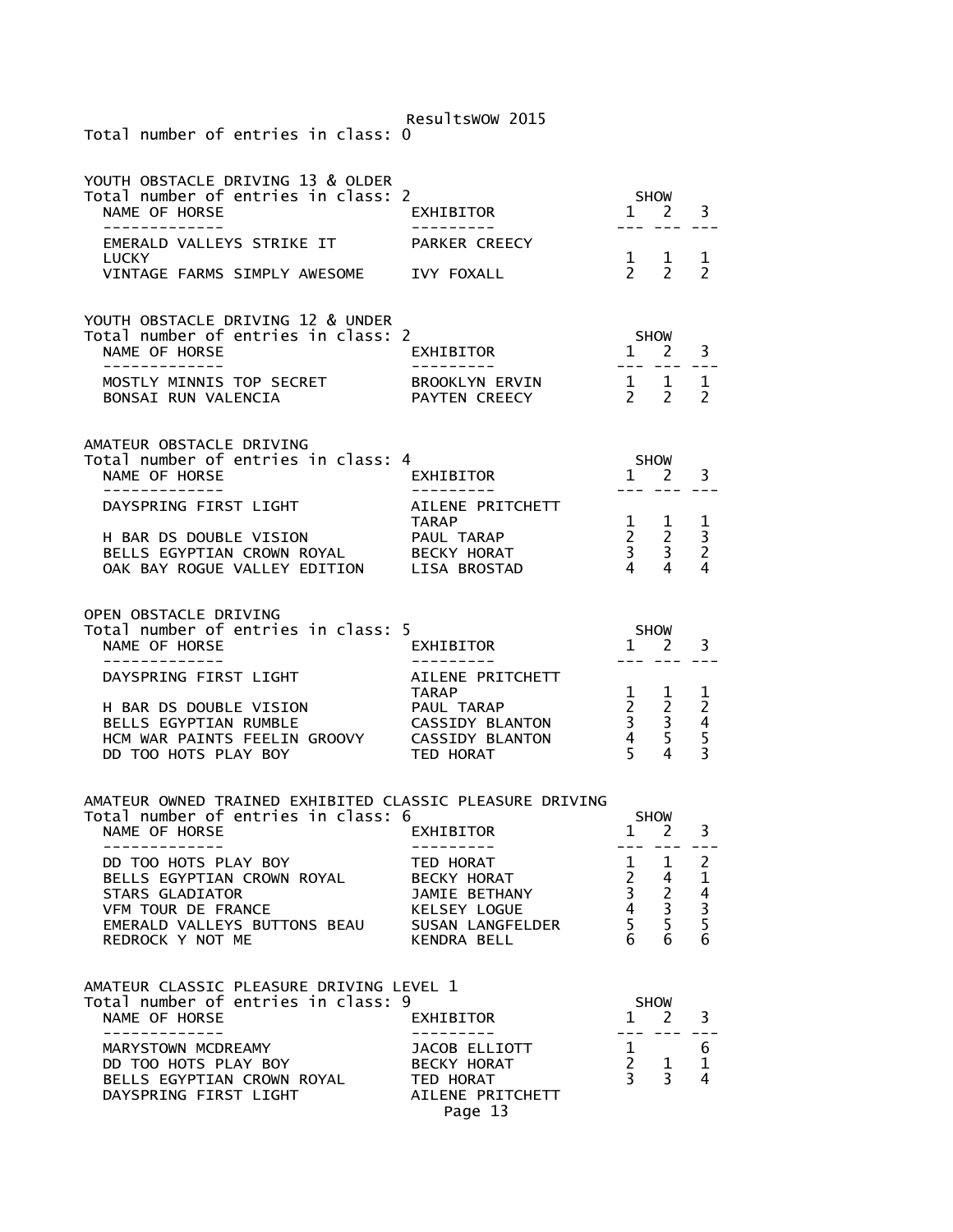| STARS GLADIATOR<br>LITTLE KINGS SHEZA SWAN<br>VFM TOUR DE FRANCE<br>COUNTRY RDS HUGHSTONS RIO<br><b>GRANDE</b><br>EMERALD VALLEYS BUTTONS BEAU                 | Resultswow 2015<br>TARAP<br>JAMIE BETHANY<br>RICHARD ERICKSON<br>KELSEY LOGUE<br>DIANE DORIGAN<br>SUSAN LANGFELDER | 4<br>$\overline{5}$<br>$\overline{6}$<br>7 <sup>7</sup><br>8 | 6<br>$\overline{2}$<br>4<br>5<br>8<br>7       | 5<br>3<br>2                                     |
|----------------------------------------------------------------------------------------------------------------------------------------------------------------|--------------------------------------------------------------------------------------------------------------------|--------------------------------------------------------------|-----------------------------------------------|-------------------------------------------------|
| AMATEUR CLASSIC PLEASURE DRIVING LEVEL 2<br>Total number of entries in class: 1<br>NAME OF HORSE<br>-------------<br>OAK BAY ROGUE VALLEY EDITION LISA BROSTAD | EXHIBITOR                                                                                                          | --- ---                                                      | SHOW<br>$1 \quad 2$<br>1 1                    | 3<br>$\mathbf{1}$                               |
| AMATEUR OWNED TRAINED EXHIBITED ROADSTER<br>Total number of entries in class: 0                                                                                |                                                                                                                    |                                                              |                                               |                                                 |
| YOUTH OWNED TRAINED EXHIBITED ROADSTER<br>Total number of entries in class: 1<br>NAME OF HORSE<br>OAK GROVE LEGENDS BORN TO RUN DEVLIN NEWNHAM                 | EXHIBITOR                                                                                                          | $1 \quad 1$                                                  | <b>SHOW</b><br>$1 \quad 2 \quad 3$<br>--- --- | 1                                               |
| <b>GENTLEMENS ROADSTER</b><br>Total number of entries in class: 0                                                                                              |                                                                                                                    |                                                              |                                               |                                                 |
| LADIES ROADSTER<br>Total number of entries in class: 1<br>NAME OF HORSE<br>- - - - - - - - - - -<br>DREAM FIELDS STOLEN KISSES LAURA HARRINGTON 1 1            | EXHIBITOR                                                                                                          | $1 \quad 2$                                                  | SHOW                                          | 3<br>1.                                         |
| WEANLING AND YEARLING GELDINGS<br>Total number of entries in class: 0                                                                                          |                                                                                                                    |                                                              |                                               |                                                 |
| TWO YEAR OLD GELDINGS<br>Total number of entries in class: 3<br>NAME OF HORSE                                                                                  | EXHIBITOR                                                                                                          | T                                                            | <b>SHOW</b><br>2                              | 3.                                              |
| CHARIOT FARM RED HOT TRAVELER<br>VFM MAXIMUM REVENGE<br>SHALAMARA ACRES MORNING CLOUD                                                                          | SHARON HOUSLEY<br>RACHEL WILLIAMS<br>CHRISTINE HOUTS                                                               | $2^{\circ}$<br>$\overline{3}$                                | $1 \quad 2$<br>1<br>$\overline{3}$            | $\overline{2}$<br>$\mathbf 1$<br>$\overline{3}$ |
| GRAND CHAMPION & RESERVE JUNIOR GELDING                                                                                                                        |                                                                                                                    |                                                              | <b>SHOW</b>                                   |                                                 |
| NAME OF HORSE                                                                                                                                                  |                                                                                                                    | $\mathbf{1}$                                                 | 2                                             | 3                                               |
| CHARIOT FARM RED HOT TRAVELER<br><b>VFM MAXIMUM REVENGE</b><br>SHALAMARA ACRES MORNING CLOUD                                                                   |                                                                                                                    | G<br>R.                                                      | $\mathsf{R}$<br>G                             | R<br>G                                          |

SENIOR GELDINGS 30" & UNDER Total number of entries in class: 0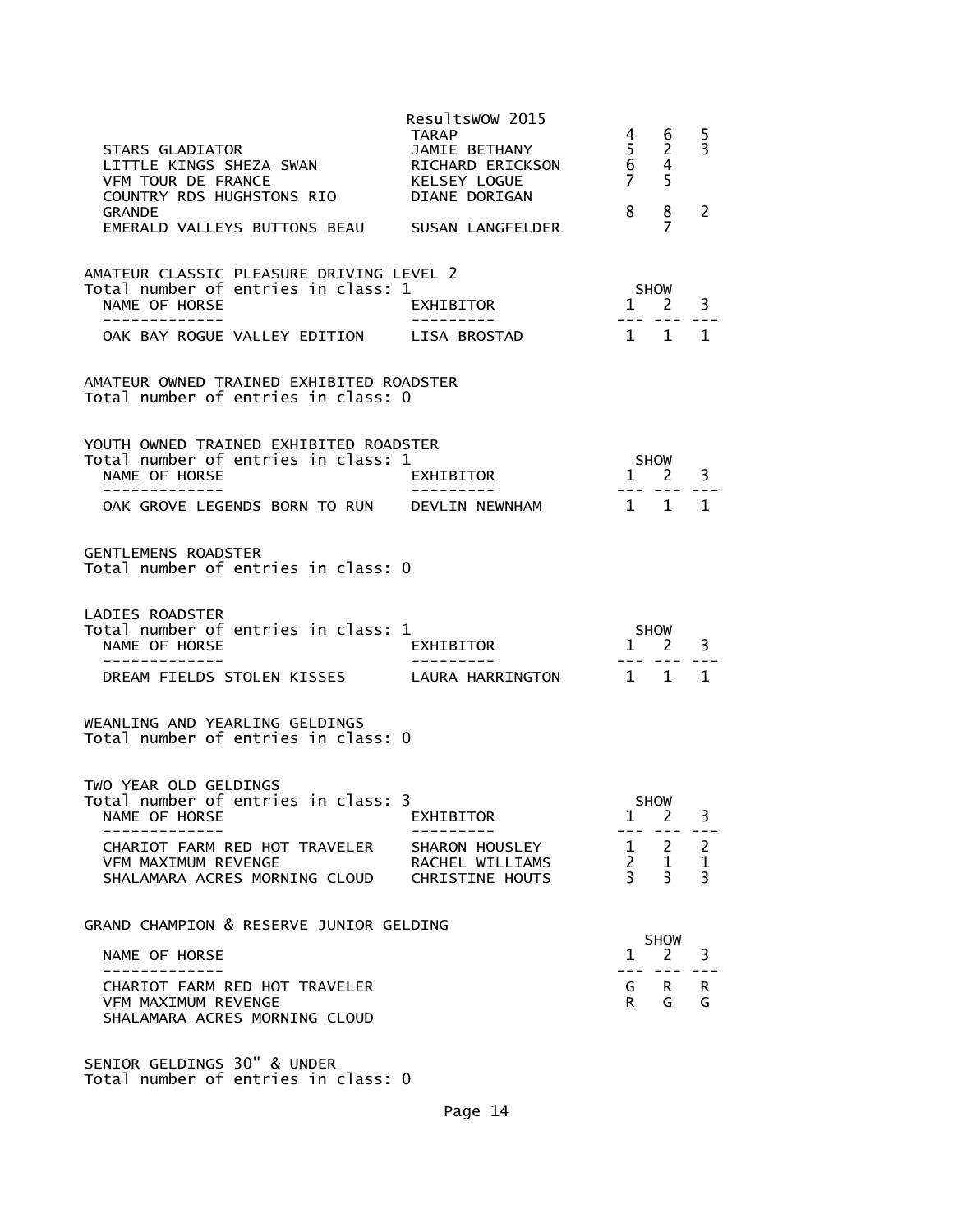| SENIOR GELDINGS OVER 30" TO 32"<br>Total number of entries in class: 2<br>NAME OF HORSE<br>-------------                               | EXHIBITOR<br>- - - - - - - - - -                                          | $\mathbf{1}$                                  | <b>SHOW</b><br>$\mathcal{L}$    | 3                                                        |
|----------------------------------------------------------------------------------------------------------------------------------------|---------------------------------------------------------------------------|-----------------------------------------------|---------------------------------|----------------------------------------------------------|
| HUNTERBERRY HILL URBAN EDITION<br><b>BELOVED LEGENDS OPUS</b>                                                                          | GARRET HARRINGTON<br>SHARON HOUSLEY                                       | $\mathbf{1}$<br>$\mathcal{P}$                 | 1<br>$\mathcal{P}$              | 2<br>$\mathbf{1}$                                        |
| SENIOR GELDINGS OVER 32" TO 34"<br>Total number of entries in class: 4<br>NAME OF HORSE                                                | EXHIBITOR                                                                 | $\mathbf{1}$                                  | <b>SHOW</b><br>2                | 3                                                        |
| BONSAI RUN AND DON'T LOOK BACK<br>BELOVED CREATIONS CHOSEN ONE<br><b>STARS GLADIATOR</b><br>COUNTRY RDS HUGHSTONS RIO<br><b>GRANDE</b> | <b>CHERIE SMITH</b><br>SHARON HOUSLEY<br>JAMIE BETHANY<br>RACHEL WILLIAMS | $2^{\circ}$<br>3 <sup>7</sup><br>4            | 1 4<br>1<br>$\overline{2}$<br>3 | 4<br>1<br>3<br>2                                         |
| GRAND CHAMPION & RESERVE SENIOR GELDING                                                                                                |                                                                           |                                               |                                 |                                                          |
| NAME OF HORSE                                                                                                                          |                                                                           | $\mathbf{1}$<br>$- - -$                       | <b>SHOW</b><br>2                | 3                                                        |
| HUNTERBERRY HILL URBAN EDITION<br>BONSAI RUN AND DON'T LOOK BACK<br>BELOVED CREATIONS CHOSEN ONE<br><b>STARS GLADIATOR</b>             |                                                                           | G<br>R.<br>G                                  | R.<br>G                         |                                                          |
| COUNTRY RDS HUGHSTONS RIO<br><b>GRANDF</b><br><b>BELOVED LEGENDS OPUS</b>                                                              |                                                                           |                                               |                                 | R                                                        |
|                                                                                                                                        |                                                                           |                                               |                                 |                                                          |
| MULTI-COLOR STALLIONS AND GELDINGS<br>Total number of entries in class: 9<br>NAME OF HORSE                                             | EXHIBITOR                                                                 | $\mathbf{1}$                                  | <b>SHOW</b><br>2                | 3                                                        |
| -------------<br>SCOTT CREEK MONARCH MOMENTO<br>COUNTRY RDS HUGHSTONS RIO                                                              | BARBARA KAHL<br><b>DIANE DORIGAN</b>                                      | $\mathbf{1}$                                  | 4                               | 4                                                        |
| <b>GRANDE</b><br>ZARZUELAS ALLEGRO<br>BONSAI RUN AND DON'T LOOK BACK<br>DUSTY ROSE COURAGE ON FIRE                                     | JANE HENRY<br>CHERIE SMITH<br><b>DIAN HARRIS</b>                          | $\overline{c}$<br>3<br>4<br>5                 | 1<br>5<br>$\overline{7}$<br>6   | 5<br>1<br>6                                              |
| OAK BAY SALSAS SHARPER IMAGE<br>VINTAGE FARMS TUSCAN TANGO                                                                             | <b>OLIVIA TUCKER</b><br>OLIVIA ABBOUD                                     | 6<br>$\overline{7}$                           | 2                               | 2                                                        |
| CASINO GOLD VADER HIGH ROLLER<br>MIRACLE                                                                                               | <b>CHRISTIE MOON</b>                                                      | 8.                                            | 3                               | 3                                                        |
| SOLID-COLOR STALLIONS AND GELDINGS<br>Total number of entries in class: 5<br>NAME OF HORSE                                             | EXHIBITOR                                                                 | $1 \quad$                                     | <b>SHOW</b><br><sup>2</sup>     | 3                                                        |
| -----------<br>BELOVEDS ALMIGHTY AMEN                                                                                                  | JANET PEARSALL                                                            | 1                                             | $\mathcal{P}$                   | 3                                                        |
| RAVENLOFT BUCKAROO STANDING<br>OVATION                                                                                                 | ROXY CORTEZ                                                               | $2^{\circ}$                                   | 1                               | 5                                                        |
| SCOTT CREEK CAJUN COMMOTION<br>BELOVED LEGENDS LIBERATION<br>SHALAMARA ACRES MORNING CLOUD                                             | JOANNE ROSS<br>SHARON HOUSLEY<br><b>CHRISTINE HOUTS</b>                   | 3 <sup>7</sup><br>$4 \quad$<br>5 <sup>7</sup> | 3<br>4<br>5                     | $\mathbf 1$<br>$\overline{\mathbf{4}}$<br>$\overline{2}$ |

Page 15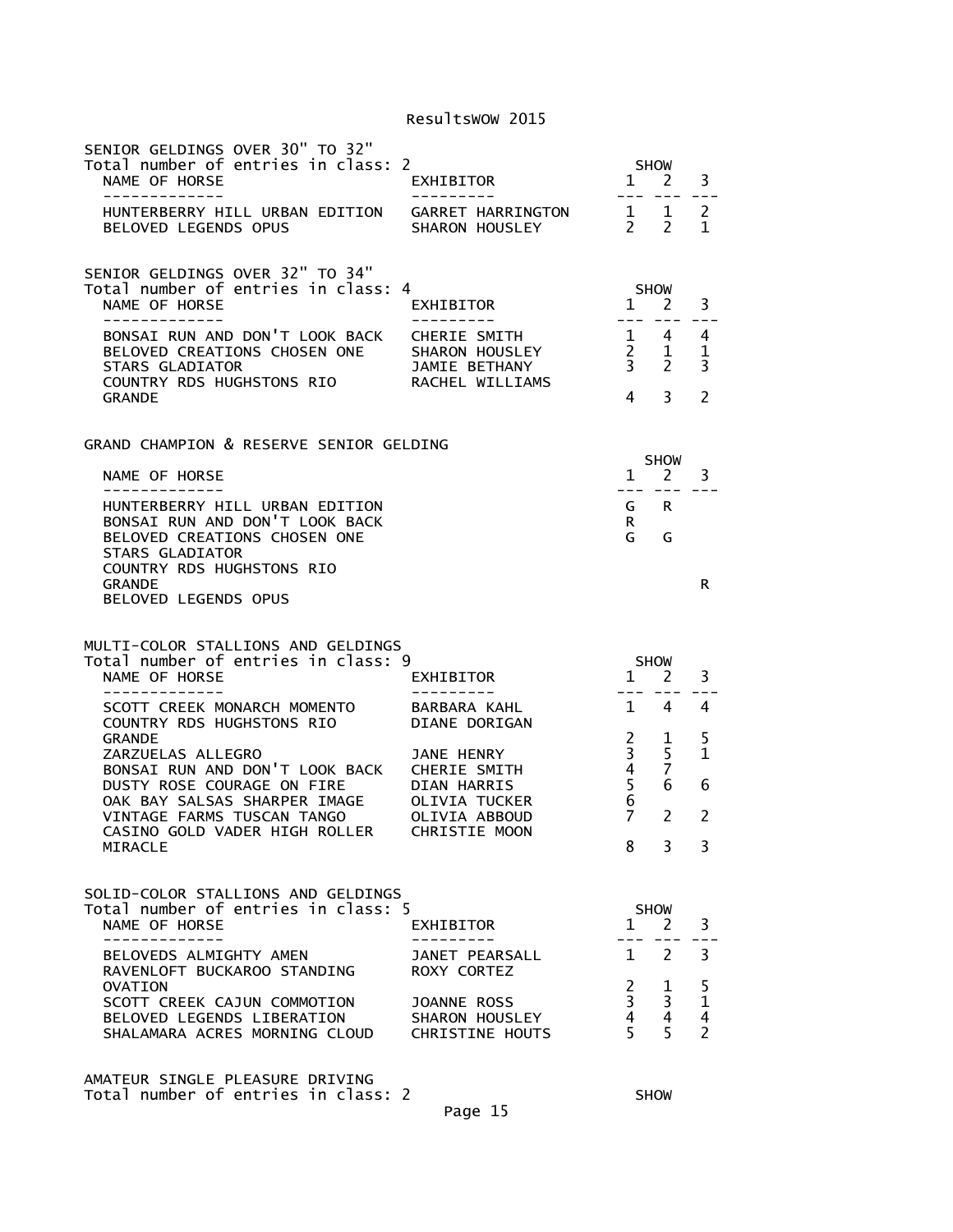| NAME OF HORSE<br>-------------                                                                                                                                                                                                                                                                                                        | Resultswow 2015<br>EXHIBITOR<br>----------                                     |                                                                                              | $1 \quad 2 \quad 3$                |                                                                 |
|---------------------------------------------------------------------------------------------------------------------------------------------------------------------------------------------------------------------------------------------------------------------------------------------------------------------------------------|--------------------------------------------------------------------------------|----------------------------------------------------------------------------------------------|------------------------------------|-----------------------------------------------------------------|
| SAMIS BREAKDANCER<br>INVESTMENT FARMS AMERICAN PAT ANASTASIO                                                                                                                                                                                                                                                                          |                                                                                | $1 \quad 1 \quad 2$                                                                          |                                    |                                                                 |
| <b>TALENT</b>                                                                                                                                                                                                                                                                                                                         |                                                                                |                                                                                              | $2 \overline{2}$                   | $\mathbf{1}$                                                    |
| AMATEUR OWNED TRAINED EXHIBITED SINGLE PLEASURE DRIVING<br>Total number of entries in class: 0                                                                                                                                                                                                                                        |                                                                                |                                                                                              |                                    |                                                                 |
| YOUTH VERSATILITY<br>Total number of entries in class: 7<br>NAME OF HORSE                                                                                                                                                                                                                                                             | EXHIBITOR                                                                      | <b>SHOW</b><br>$\frac{1}{1}$ $\frac{2}{1}$                                                   |                                    | 3                                                               |
| --------------<br>OAK GROVE LEGENDS BORN TO RUN DEVLIN NEWNHAM 1 1<br>MOSTLY MINNIS TOP SECRET BROOKLYN ERVIN<br>OAK BAY BURNISHED EDITION OLIVIA TUCKER<br>SCOTT CREEK JAZZ TRIBUTE<br>VINTAGE FARMS SIMPLY AWESOME IVY FOXALL<br>VIEWCREST CAPTAIN MORGAN PRESLEY CREECY<br>HUNTERBERRY HILL JESS AVERY ROWLAND<br><b>MARVELOUS</b> | ----------                                                                     | $\begin{array}{ccc} 2 & 2 \\ 3 & 6 \\ 4 & 3 \\ 5 & 4 \\ 6 & 5 \end{array}$<br>7 <sub>7</sub> |                                    | 1<br>$\frac{1}{3}$<br>$\frac{5}{2}$<br>4<br>6<br>$\overline{7}$ |
| VERSATILITY<br>Total number of entries in class: 7<br>NAME OF HORSE<br>--------------                                                                                                                                                                                                                                                 | EXHIBITOR<br>----------                                                        | <b>SHOW</b><br>$1 \quad 2$                                                                   |                                    | 3                                                               |
| AT LAST SURASTARS LIL REBEL CASEY CAMPBELL<br>DD TOO HOTS PLAY BOY BECKY HORAT<br>COUNTRY RDS HUGHSTONS RIO                                                                                                                                                                                                                           | $\begin{array}{ccccc} & 1 & 1 & 1 \\ 2 & 2 & 2 \end{array}$<br>RACHEL WILLIAMS |                                                                                              |                                    |                                                                 |
| <b>GRANDE</b><br>H BAR DS DOUBLE VISION<br>HUNTERBERRY HILL JESS                                                                                                                                                                                                                                                                      | PAUL TARAP<br>AVERY ROWLAND                                                    | $3 \quad 4$<br>$\overline{4}$                                                                | 6                                  | 3<br>6                                                          |
| <b>MARVELOUS</b><br>ALOHA ACRES IT MUST BE MAGIC CINDY GROVERMAN<br>HCM WAR PAINTS FEELIN GROOVY CASSIDY BLANTON                                                                                                                                                                                                                      |                                                                                | $\begin{matrix} 6 & 5 \\ 7 & 7 \end{matrix}$                                                 | $5 \quad 3$                        | 4<br>5<br>7                                                     |
| WEANLING MARES<br>Total number of entries in class: 1<br>NAME OF HORSE                                                                                                                                                                                                                                                                | <b>SHOW</b><br>EXHIBITOR                                                       | $1 \quad 2$                                                                                  |                                    | 3                                                               |
| -------------<br>ARDENCRAIGS LUCK BE A LADY JANE HENRY                                                                                                                                                                                                                                                                                |                                                                                |                                                                                              | --- --- ---<br>$1 \quad 1 \quad 1$ |                                                                 |
| YEARLING MARES 28" & UNDER<br>Total number of entries in class: 1<br>NAME OF HORSE                                                                                                                                                                                                                                                    | EXHIBITOR                                                                      |                                                                                              | SHOW<br>$1 \t2 \t3$                |                                                                 |
| .<br>RH WYNDSONGS REVENGE                                                                                                                                                                                                                                                                                                             | ROBERTA HARDY                                                                  |                                                                                              | 222 222 C<br>$1 \quad 1 \quad 1$   |                                                                 |
| YEARLING MARES OVER 28" TO 30"<br>Total number of entries in class: 1<br>NAME OF HORSE                                                                                                                                                                                                                                                | EXHIBITOR                                                                      |                                                                                              | SHOW<br>$1 \quad 2$                | $\overline{\mathbf{3}}$                                         |
| _____________<br>SCOTT CREEK MONARCH RED HOT<br>MOCHA                                                                                                                                                                                                                                                                                 | JOANNE ROSS                                                                    |                                                                                              | 1 1                                | 1                                                               |

YEARLING MARES OVER 30" TO 32"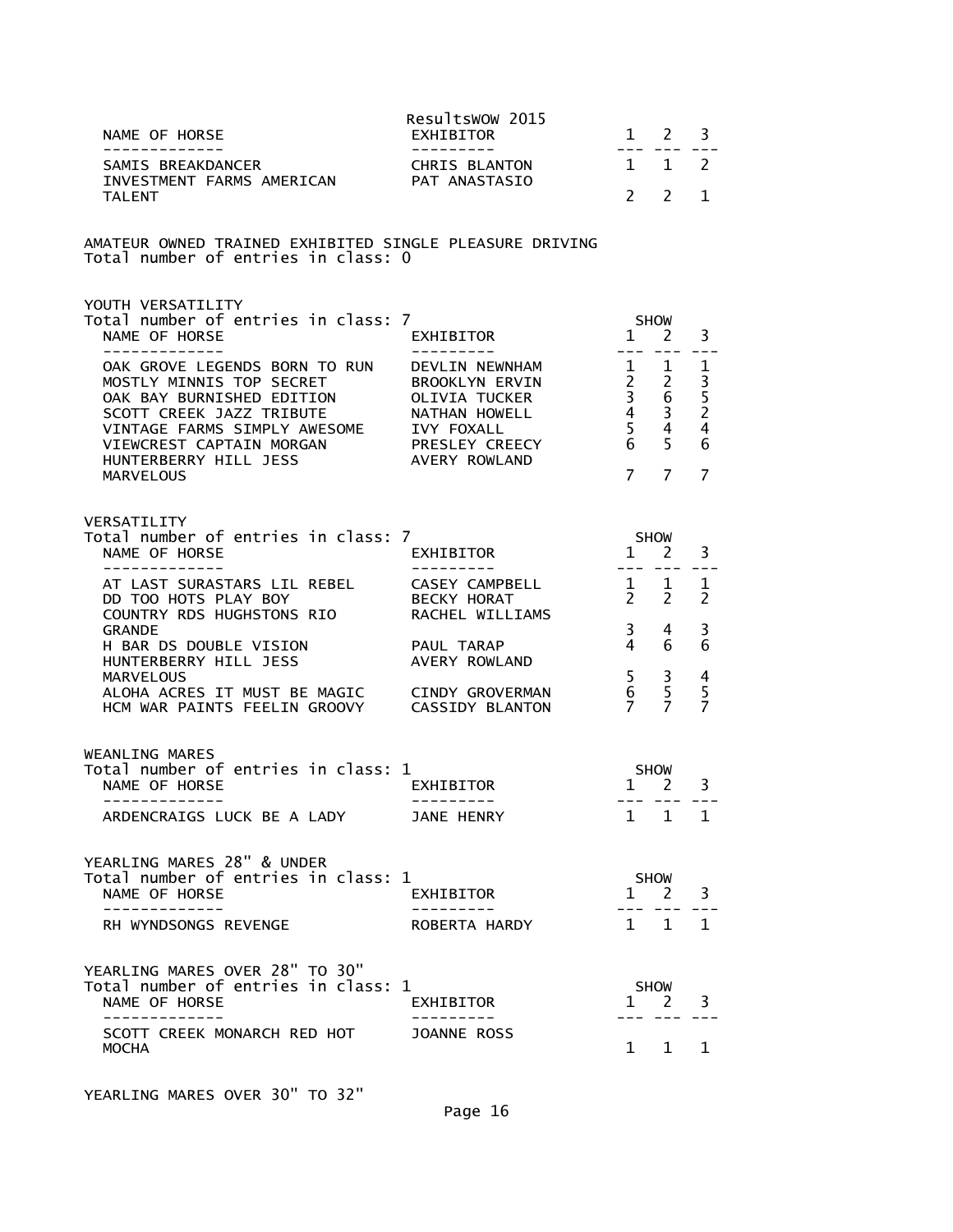|                                                                                                                                                      | Resultswow 2015                                                                        |                                                                      |                                                        |                                       |
|------------------------------------------------------------------------------------------------------------------------------------------------------|----------------------------------------------------------------------------------------|----------------------------------------------------------------------|--------------------------------------------------------|---------------------------------------|
| Total number of entries in class: 3<br>NAME OF HORSE<br>-------------                                                                                | EXHIBITOR                                                                              | $\mathbf{1}$                                                         | <b>SHOW</b><br>2                                       | 3                                     |
| VFM RISQUE REVENGE<br>TEA CUPS ZUPER LADY FELICITY<br>WINSOMES FASHIONED BY THE BEST BARBARA KAHL                                                    | CHERIE SMITH<br>LANA GRIEVE                                                            | $\frac{2}{3}$                                                        | $1 \quad 2$<br>$\overline{\mathbf{3}}$<br>$\mathbf{1}$ | 1<br>$\overline{2}$<br>$\overline{3}$ |
| TWO YEAR OLD MARES 29" & UNDER<br>Total number of entries in class: 0                                                                                |                                                                                        |                                                                      |                                                        |                                       |
| TWO YEAR OLD MARES OVER 29" TO 31"<br>Total number of entries in class: 1<br>NAME OF HORSE                                                           | EXHIBITOR                                                                              | $1 \quad 2$                                                          | <b>SHOW</b>                                            | 3                                     |
| SCOTT CREEK MONARCH BLACK SWAN                                                                                                                       | <b>JOANNE ROSS</b>                                                                     | $1 \quad 1$                                                          |                                                        | 1                                     |
| TWO YEAR OLD MARES OVER 31" TO 33"<br>Total number of entries in class: 1<br>NAME OF HORSE                                                           | EXHIBITOR                                                                              | $1 \quad$                                                            | <b>SHOW</b><br>2                                       | 3                                     |
| BIGLEAPS SLICKS SONORA SUNRISE                                                                                                                       | CASEY CAMPBELL                                                                         | 1 1                                                                  |                                                        | 1                                     |
| GRAND CHAMPION & RESERVE JUNIOR MARE<br>NAME OF HORSE                                                                                                |                                                                                        | ----                                                                 | <b>SHOW</b><br>1 2                                     | 3                                     |
| SCOTT CREEK MONARCH RED HOT<br><b>MOCHA</b><br>BIGLEAPS SLICKS SONORA SUNRISE<br>SCOTT CREEK MONARCH BLACK SWAN<br>WINSOMES FASHIONED BY THE BEST    |                                                                                        | G<br>R.<br>R a                                                       | G<br>R.                                                | G                                     |
| YOUTH OWNED TRAINED EXHIBITED COUNTRY PLEASURE DRIVING<br>Total number of entries in class: 8<br>NAME OF HORSE                                       | EXHIBITOR                                                                              | 1                                                                    | <b>SHOW</b><br>2                                       | 3                                     |
| OAK GROVE LEGENDS BORN TO RUN<br>HUNTERBERRY HILL JESS                                                                                               | DEVLIN NEWNHAM<br>AVERY ROWLAND                                                        | $1 \quad 1$                                                          |                                                        | 1                                     |
| <b>MARVELOUS</b><br>SCOTT CREEK JAZZ TRIBUTE<br>DAYSPRING DARE TO DREAM<br>VINTAGE FARMS SIMPLY AWESOME<br>TELLES GOLDEN SWEET TART                  | NATHAN HOWELL<br><b>BROOKLYN ERVIN</b><br><b>IVY FOXALL</b><br>CHANTEL DOWNING         | 2<br>3<br>4<br>5                                                     | 3<br>2<br>4<br>5                                       | 2<br>$\frac{3}{5}$<br>$\overline{4}$  |
| CONFECTION<br>CANDYLANDS COCIS WILD GIRL<br>VIEWCREST CAPTAIN MORGAN                                                                                 | PARKER CREECY<br>PAYTEN CREECY                                                         | 6<br>$\overline{7}$<br>8                                             | 8<br>6<br>7                                            | 6<br>8<br>7                           |
| YOUTH COUNTRY PLEASURE DRIVING 13 & OLDER<br>Total number of entries in class: 6                                                                     |                                                                                        |                                                                      | SHOW                                                   |                                       |
| NAME OF HORSE<br>-------------                                                                                                                       | EXHIBITOR                                                                              |                                                                      | $1 \quad 2$<br>$- - -$                                 | 3<br>$= -$                            |
| OAK GROVE LEGENDS BORN TO RUN<br>CANDYLANDS COCIS WILD GIRL<br>SCOTT CREEK JAZZ TRIBUTE<br>VINTAGE FARMS SIMPLY AWESOME<br>OAK BAY BURNISHED EDITION | DEVLIN NEWNHAM<br>PARKER CREECY<br>NATHAN HOWELL<br><b>IVY FOXALL</b><br>OLIVIA TUCKER | $\mathbf{1}$<br>$2^{\circ}$<br>3 <sup>7</sup><br>$\overline{4}$<br>5 | 1<br>5<br>$\overline{2}$<br>3<br>4                     | 1<br>5<br>3<br>2<br>$\overline{4}$    |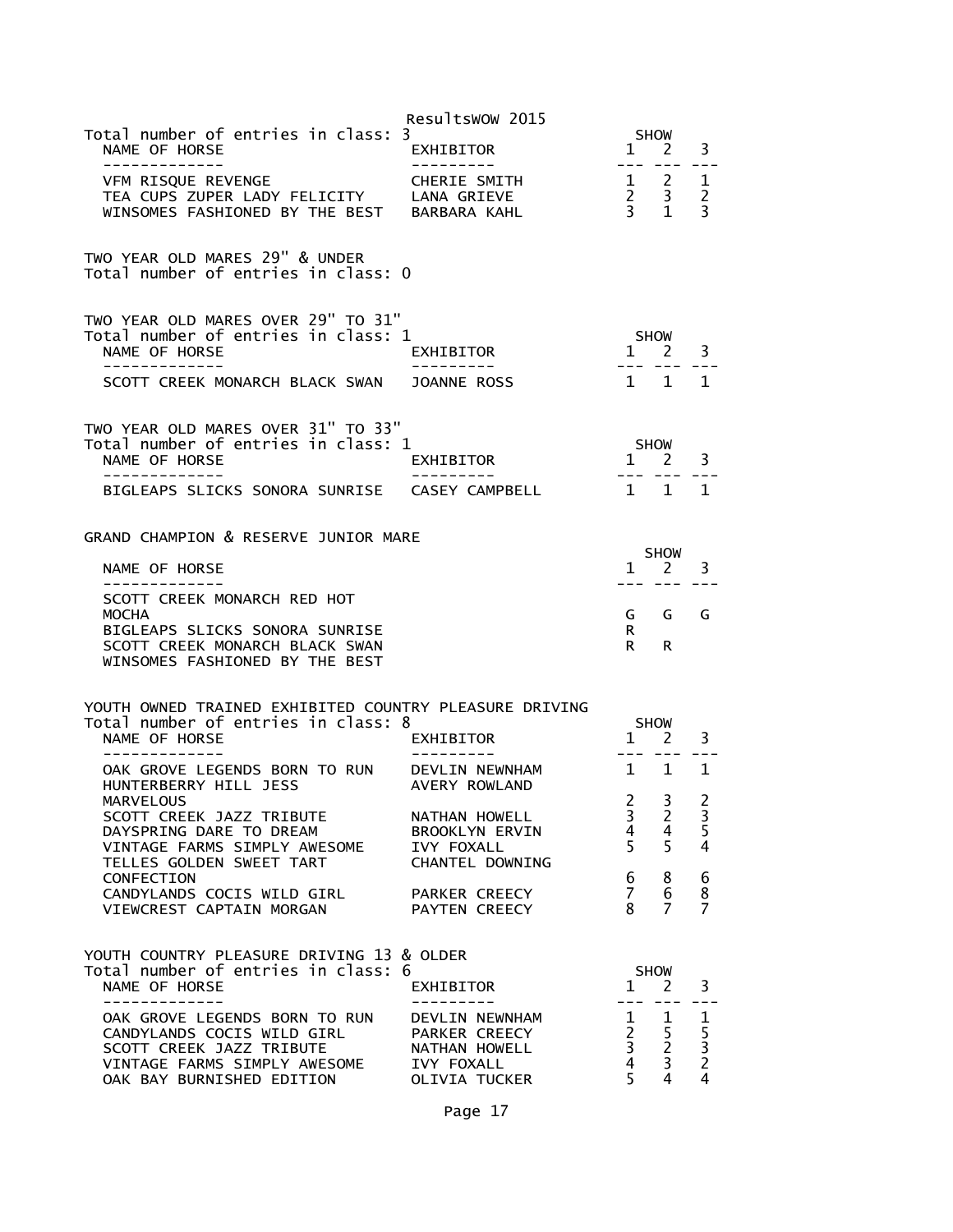| YOUTH COUNTRY PLEASURE DRIVING 12 & UNDER<br>Total number of entries in class: 3<br>NAME OF HORSE<br>-------------                                    | EXHIBITOR<br>- - - - - - - - - -                    | $\mathbf{1}$<br>$\frac{1}{2} \frac{1}{2} \frac{1}{2} \frac{1}{2} \frac{1}{2} \frac{1}{2} \frac{1}{2} \frac{1}{2} \frac{1}{2} \frac{1}{2} \frac{1}{2} \frac{1}{2} \frac{1}{2} \frac{1}{2} \frac{1}{2} \frac{1}{2} \frac{1}{2} \frac{1}{2} \frac{1}{2} \frac{1}{2} \frac{1}{2} \frac{1}{2} \frac{1}{2} \frac{1}{2} \frac{1}{2} \frac{1}{2} \frac{1}{2} \frac{1}{2} \frac{1}{2} \frac{1}{2} \frac{1}{2} \frac{$ | SHOW<br>2<br>$= - -$        | 3<br>$- -$                          |
|-------------------------------------------------------------------------------------------------------------------------------------------------------|-----------------------------------------------------|--------------------------------------------------------------------------------------------------------------------------------------------------------------------------------------------------------------------------------------------------------------------------------------------------------------------------------------------------------------------------------------------------------------|-----------------------------|-------------------------------------|
| VIEWCREST CAPTAIN MORGAN<br>DAYSPRING DARE TO DREAM<br>DATSPRING DARE TO DREAM<br>CANDYLANDS COCIS WILD GIRL                                          | PAYTEN CREECY<br>BROOKLYN ERVIN<br>PRESLEY CREECY   | $\begin{array}{cc} 2 & 1 \\ 3 & 3 \end{array}$                                                                                                                                                                                                                                                                                                                                                               | $1 \quad 2$                 | 3<br>$\mathbf{1}$<br>$\overline{2}$ |
| SENIOR MARES 28" & UNDER<br>Total number of entries in class: 0                                                                                       |                                                     |                                                                                                                                                                                                                                                                                                                                                                                                              |                             |                                     |
| SENIOR MARES OVER 28" TO 30"<br>Total number of entries in class: 0                                                                                   |                                                     |                                                                                                                                                                                                                                                                                                                                                                                                              |                             |                                     |
| SENIOR MARES OVER 30" TO 32"<br>Total number of entries in class: 1<br>NAME OF HORSE<br>------------<br>QUINTESSA VALENTINA DI DOMINUS CASEY CAMPBELL | EXHIBITOR<br>----------                             | $\mathbf{1}$                                                                                                                                                                                                                                                                                                                                                                                                 | SHOW<br>$2^{\circ}$<br>1 1  | 3<br>1                              |
|                                                                                                                                                       |                                                     |                                                                                                                                                                                                                                                                                                                                                                                                              |                             |                                     |
| SENIOR MARES OVER 32" TO 34"<br>Total number of entries in class: 2<br>NAME OF HORSE<br>-------------                                                 | EXHIBITOR                                           | $1 \quad 2$<br>$- - -$                                                                                                                                                                                                                                                                                                                                                                                       | <b>SHOW</b>                 | 3                                   |
| SCOTT CREEK JADED COMMOTIION JOANNE ROSS<br>WINSOME SAVED THE BEST FOR KELSEY LOGUE<br>LAST                                                           |                                                     | $\mathbf{1}$<br>$\mathcal{P}$                                                                                                                                                                                                                                                                                                                                                                                | $\mathbf{1}$<br>$2^{\circ}$ | $\mathbf{1}$<br>2                   |
| GRAND CHAMPION & RESERVE SENIOR MARE                                                                                                                  |                                                     |                                                                                                                                                                                                                                                                                                                                                                                                              |                             |                                     |
| NAME OF HORSE                                                                                                                                         |                                                     |                                                                                                                                                                                                                                                                                                                                                                                                              | <b>SHOW</b><br>$1 \quad 2$  | 3                                   |
| SCOTT CREEK JADED COMMOTIION<br>QUINTESSA VALENTINA DI DOMINUS<br>WINSOME SAVED THE BEST FOR<br>LAST                                                  |                                                     | R                                                                                                                                                                                                                                                                                                                                                                                                            | --- --- ---<br>G R          | G<br>R                              |
| OAK BAY ROGUE VALLEY EDITION                                                                                                                          |                                                     |                                                                                                                                                                                                                                                                                                                                                                                                              | G                           |                                     |
| MULTI-COLOR MARES                                                                                                                                     |                                                     |                                                                                                                                                                                                                                                                                                                                                                                                              |                             |                                     |
| Total number of entries in class: 5<br>NAME OF HORSE                                                                                                  | EXHIBITOR                                           | $\mathbf{1}$                                                                                                                                                                                                                                                                                                                                                                                                 | <b>SHOW</b><br>2            | 3                                   |
| _____________<br>VFM STAR STRUCK REVENGE<br>WINSOMES FASHIONED BY THE BEST<br>GALLERY ORIGINALS MISS                                                  | CHERIE SMITH<br>BARBARA KAHL<br><b>KELLY JENSEN</b> | $---$<br>1<br>2                                                                                                                                                                                                                                                                                                                                                                                              | 3<br>2                      | $\overline{c}$<br>3                 |
| PERPHECTION<br>RH WYNDSONGS REVENGE                                                                                                                   | ROBERTA HARDY                                       | 3<br>4                                                                                                                                                                                                                                                                                                                                                                                                       | ı<br>5                      | 1<br>5                              |
| WINSOME SAVED THE BEST FOR<br>LAST                                                                                                                    | KELSEY LOGUE                                        | 5                                                                                                                                                                                                                                                                                                                                                                                                            | 4                           | 4                                   |
|                                                                                                                                                       |                                                     |                                                                                                                                                                                                                                                                                                                                                                                                              |                             |                                     |
| SOLID-COLOR MARES                                                                                                                                     |                                                     |                                                                                                                                                                                                                                                                                                                                                                                                              |                             |                                     |
| Total number of entries in class: 1<br>NAME OF HORSE<br>-------------                                                                                 | EXHIBITOR<br>. _ _ _ _ _ _ _ _                      | $\mathbf{1}$                                                                                                                                                                                                                                                                                                                                                                                                 | <b>SHOW</b><br>2            | 3                                   |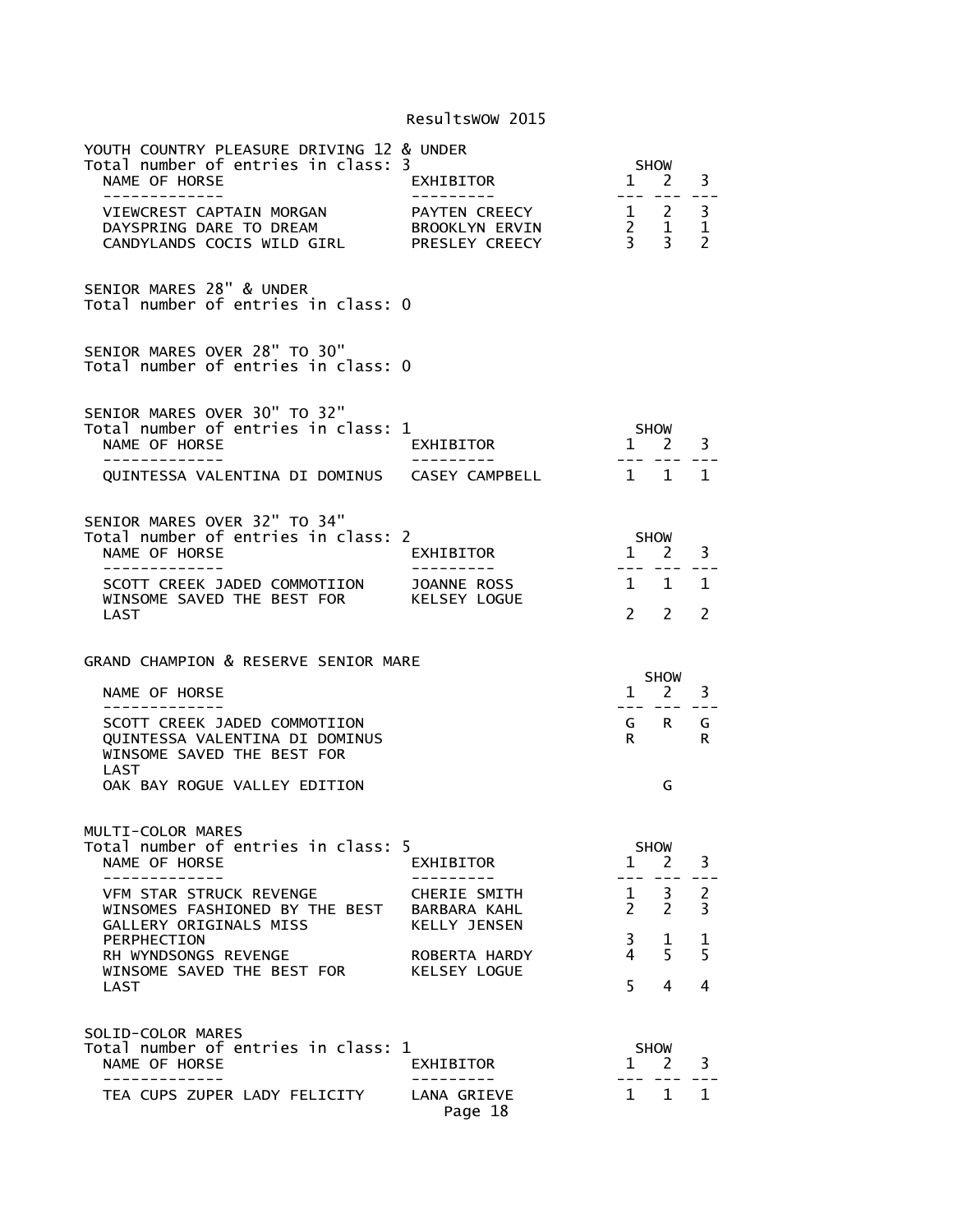| YOUTH OWNED TRAINED EXHIBITED CLASSIC PLEASURE DRIVING                                                         |                                       |                                  |                                                            |                                      |  |
|----------------------------------------------------------------------------------------------------------------|---------------------------------------|----------------------------------|------------------------------------------------------------|--------------------------------------|--|
| Total number of entries in class: 4<br>NAME OF HORSE<br>-------------                                          | EXHIBITOR<br>---------                |                                  | <b>SHOW</b><br>$1 \quad 2$                                 | 3                                    |  |
| BONSAI RUN VALENCIA<br>EMERALD VALLEYS STRIKE IT                                                               | PAYTEN CREECY<br>PARKER CREECY        | --- ---<br>$1 \quad$             | 1                                                          | $\mathbf{1}$                         |  |
| <b>LUCKY</b><br>CNF GQS BLACK LABEL                                                                            |                                       | $\frac{2}{3}$                    | $\overline{2}$<br>$\overline{3}$                           | $\overline{2}$<br>4                  |  |
| <b>AWESOME</b>                                                                                                 |                                       | 4                                | 4                                                          | 3                                    |  |
| YOUTH CLASSIC PLEASURE DRIVING 13-18                                                                           |                                       |                                  |                                                            |                                      |  |
| Total number of entries in class: 4<br>NAME OF HORSE<br>-------------                                          | EXHIBITOR                             | $1 \quad 2$                      | SHOW<br>--- --- ---                                        | 3                                    |  |
| EMERALD VALLEYS STRIKE IT<br>LUCKY                                                                             | PARKER CREECY                         | $1 \quad 1$                      |                                                            | 1                                    |  |
| CNF GQS BLACK LABEL<br>OAK GROVE LEGENDS JERRY RICE LILLIAN GEORGE<br>CA LITTLE KINGS COPY CAT CHANTEL DOWNING | DEVLIN NEWNHAM                        |                                  | $\begin{array}{ccc} 2 & 2 \\ 3 & 3 \\ 4 & 4 \end{array}$   | 4<br>$\overline{3}$<br>$\mathcal{P}$ |  |
|                                                                                                                |                                       |                                  |                                                            |                                      |  |
| YOUTH CLASSIC PLEASURE DRIVING 12 & UNDER<br>Total number of entries in class: 4                               |                                       | SHOW<br>1 2                      |                                                            |                                      |  |
| NAME OF HORSE<br>--------------                                                                                | EXHIBITOR                             |                                  | <u>--- --- ---</u>                                         | 3                                    |  |
| VFM BANANA ANNA BO BANNA BEN HANSEN<br>EMERALD VALLEYS DEFINITELY<br>AWESOME                                   | PRESLEY CREECY                        | $1 \quad 1$                      |                                                            | 1<br>3                               |  |
|                                                                                                                |                                       |                                  | $\begin{array}{ccc} 2 & 4 \\ 3 & 2 \\ 4 & 3 \end{array}$   | $\overline{2}$<br>4                  |  |
| AMATEUR OWNED TRAINED EXHIBITED COUNTRY PLEASURE DRIVING                                                       |                                       |                                  |                                                            |                                      |  |
| Total number of entries in class: 2<br>NAME OF HORSE<br>--------------                                         | EXHIBITOR<br>----------               | <b>SHOW</b>                      | $1 \quad 2$<br><u>--- --- ---</u>                          | 3                                    |  |
| DAYSPRING DARE TO DREAM JENNIFER ERVIN<br>VINTAGE FARMS SIMPLY AWESOME LEE FOXALL                              |                                       |                                  | $\begin{array}{cccc}\n1 & 1 & 1 \\ 2 & 2 & 2\n\end{array}$ |                                      |  |
| AMATEUR COUNTRY PLEASURE DRIVING LEVEL 1                                                                       |                                       |                                  |                                                            |                                      |  |
| Total number of entries in class: 13<br>NAME OF HORSE EXHIBITOR                                                |                                       |                                  | <b>SHOW</b><br>$1 \quad 2$                                 | 3                                    |  |
| DUSTY ROSES KISS MY CUPCAKE                                                                                    | PAT ANASTASIO                         |                                  | $1 \quad 2$                                                | 2                                    |  |
| WOODLAND ACRE BI DANDYS FIRE                                                                                   | RICHARD ERICKSON                      |                                  |                                                            |                                      |  |
| <b>DESIGN</b><br>H BAR DS DOUBLE VISION                                                                        | PAUL TARAP                            | $\overline{2}$<br>$\overline{3}$ | 1<br>8                                                     | 4<br>$\mathbf{1}$                    |  |
| BELOVEDS ALMIGHTY AMEN<br>GALLERY ORIGINALS MISS                                                               | JANET PEARSALL<br><b>KELLY JENSEN</b> | 4<br>5                           | 6<br>7                                                     | 5<br>6                               |  |
| PERPHECTION<br>RAVENLOFT BUCKAROO STANDING                                                                     | ROXY CORTEZ                           | 6                                |                                                            |                                      |  |
| <b>OVATION</b><br>VFM FAIREST IMAGE<br>DAYSPRING DARE TO DREAM                                                 | KATIE HANSEN<br>JENNIFER ERVIN        |                                  | 4<br>$\frac{3}{5}$                                         | 7<br>$\overline{3}$                  |  |

AMATEUR COUNTRY PLEASURE DRIVING LEVEL 2 Total number of entries in class:  $1$   $\hspace{1.6cm}$  SHOW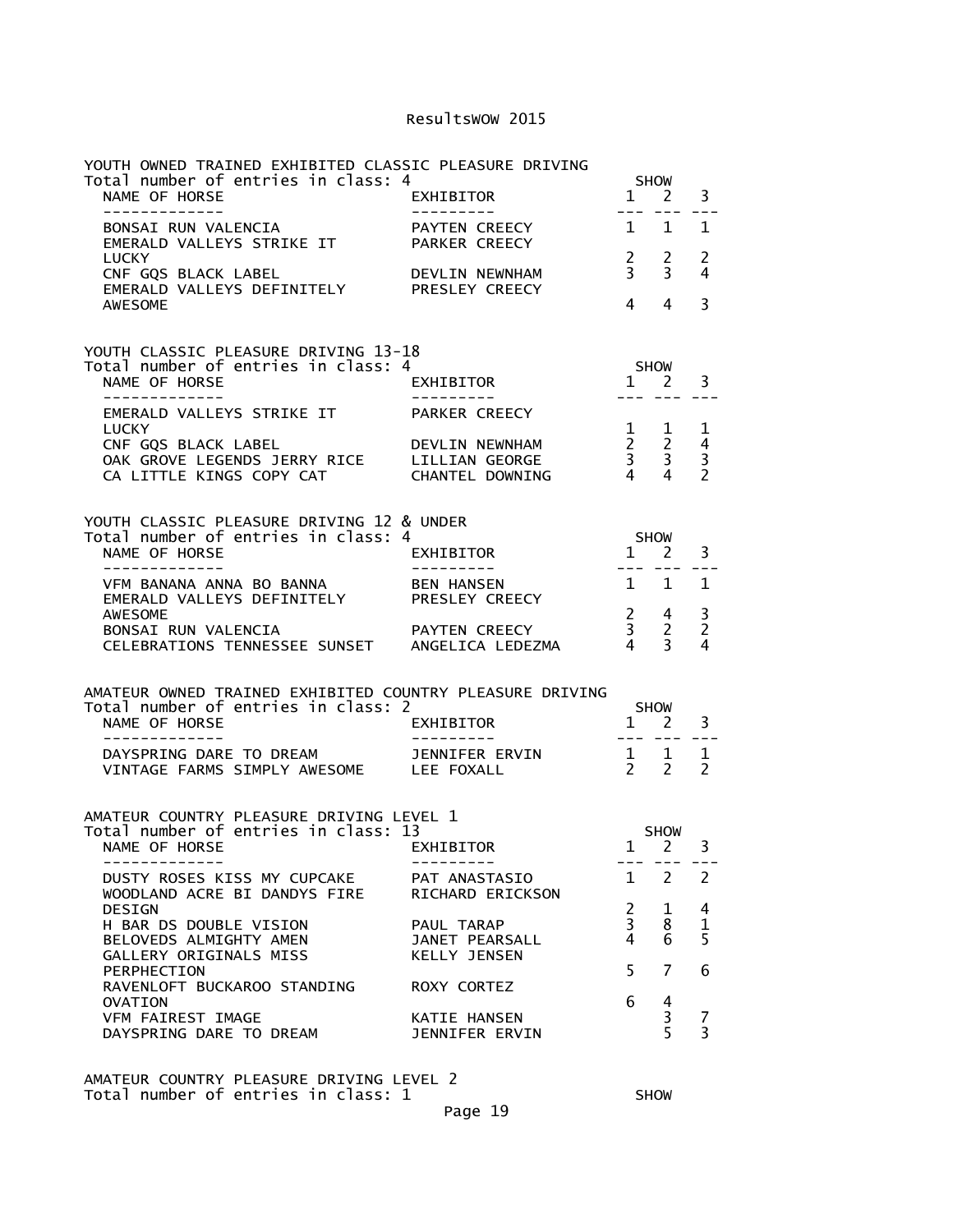| NAME OF HORSE                                                                                                  | Resultswow 2015<br>EXHIBITOR                             |                | $1 \quad 2$                                         | 3                                     |
|----------------------------------------------------------------------------------------------------------------|----------------------------------------------------------|----------------|-----------------------------------------------------|---------------------------------------|
| . <u>.</u><br>SCOTT CREEK JADED COMMOTIION                                                                     | ---------<br>JOANNE ROSS                                 |                | --- ---<br>$1 \quad 1$                              | 1                                     |
| WEANLING STALLIONS<br>Total number of entries in class: 3<br>NAME OF HORSE                                     | EXHIBITOR                                                | $\mathbf{1}$   | <b>SHOW</b><br>2                                    | 3                                     |
| -------------<br>DUSTY ROSE COURAGE ON FIRE<br>SCOTT CREEK MONARCH MOMENTO<br><b>SCOTT CREEK MONARCH</b>       | RACHEL WILLIAMS<br>BARBARA KAHL<br><b>HEATHER FOUSEK</b> |                | $1 \quad 1$<br>$2 \quad 3$                          | 1<br>2                                |
| NIGHTFLIGHT<br>YEARLING STALLIONS 28" & UNDER<br>Total number of entries in class: 0                           |                                                          | 3 <sup>7</sup> | $\mathcal{P}$                                       | 3                                     |
| YEARLING STALLIONS OVER 28" TO 30"<br>Total number of entries in class: 0                                      |                                                          |                |                                                     |                                       |
| YEARLING STALLIONS OVER 30" TO 32"<br>Total number of entries in class: 3<br>NAME OF HORSE                     | EXHIBITOR                                                | $\mathbf{1}$   | <b>SHOW</b><br>2                                    | 3                                     |
| HUNTERBERRY HILL IMPRESSIVE<br><b>DESIGN</b><br>SCOTT CREEK INDI CHROME WHEELS<br>OAK BAY SALSAS SHARPER IMAGE | CASEY CAMPBELL<br>JOANNE ROSS<br><b>OLIVIA TUCKER</b>    |                | $1 \quad 1$<br>$\begin{matrix}2&2\\3&3\end{matrix}$ | 1<br>$\overline{2}$<br>$\overline{3}$ |
| TWO YEAR OLD STALLIONS 29" & UNDER<br>Total number of entries in class: 0                                      |                                                          |                |                                                     |                                       |
| TWO YEAR OLD STALLIONS OVER 29" TO 31"<br>Total number of entries in class: 1<br>NAME OF HORSE                 | EXHIBITOR                                                | $\mathbf{1}$   | <b>SHOW</b><br>2                                    | 3                                     |
| SCOTT CREEK CAJUN COMMOTION                                                                                    | <b>JOANNE ROSS</b>                                       |                | $1 \quad 1$                                         | $\mathbf{1}$                          |
| TWO YEAR OLD STALLIONS OVER 31" TO 33"<br>Total number of entries in class: 1<br>NAME OF HORSE                 | EXHIBITOR                                                | 1              | <b>SHOW</b><br>2                                    | 3                                     |
| BELOVED LEGENDS LIBERATION                                                                                     | SHARON HOUSLEY                                           | $\mathbf{1}$   | 1                                                   | 1                                     |
| GRAND CHAMPION & RESERVE JUNIOR STALLION<br>NAME OF HORSE                                                      |                                                          | $\mathbf{1}$   | <b>SHOW</b><br>2                                    | 3                                     |
| HUNTERBERRY HILL IMPRESSIVE                                                                                    |                                                          |                |                                                     |                                       |
| <b>DESIGN</b><br>SCOTT CREEK CAJUN COMMOTION<br>SCOTT CREEK INDI CHROME WHEELS<br>BELOVED LEGENDS LIBERATION   |                                                          | G<br>R.<br>R.  | G                                                   | G                                     |
| DUSTY ROSE COURAGE ON FIRE                                                                                     |                                                          |                |                                                     | R                                     |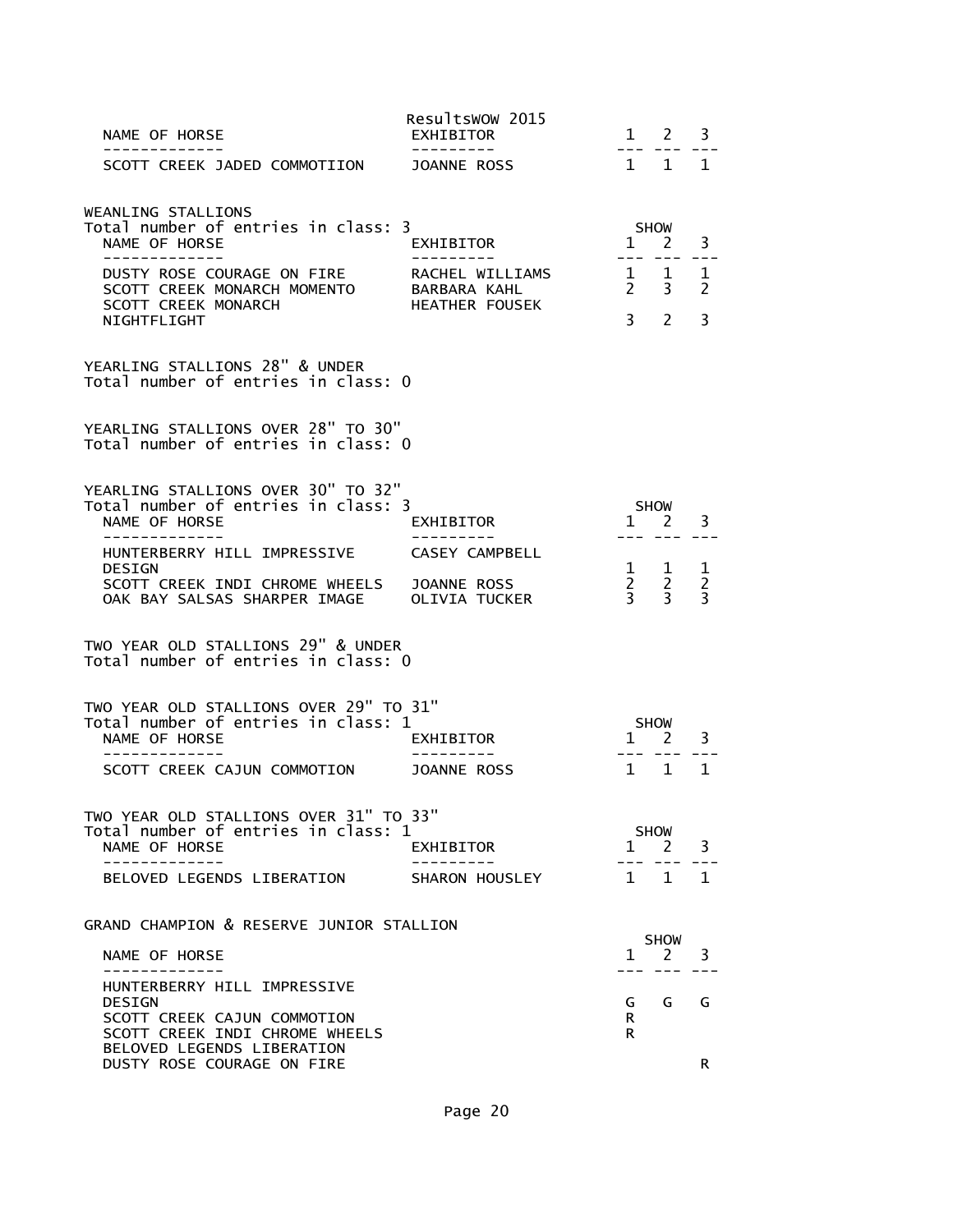| YOUTH OWNED TRAINED EXHIBITED SINGLE PLEASURE DRIVING<br>Total number of entries in class: 0                          | Resultswow 2015                   |                                                          |                                   |   |
|-----------------------------------------------------------------------------------------------------------------------|-----------------------------------|----------------------------------------------------------|-----------------------------------|---|
| YOUTH SINGLE PLEASURE DRIVING 13 & OLDER<br>Total number of entries in class: 0                                       |                                   |                                                          |                                   |   |
| YOUTH SINGLE PLEASURE DRIVING 12 & UNDER<br>Total number of entries in class: 0                                       |                                   |                                                          |                                   |   |
| SENIOR STALLIONS 28" & UNDER<br>Total number of entries in class: 0                                                   |                                   |                                                          |                                   |   |
| SENIOR STALLIONS OVER 28" TO 30"<br>Total number of entries in class: 1<br>NAME OF HORSE<br>-------------             | EXHIBITOR                         | $\overline{1}$                                           | SHOW<br><sup>2</sup>              | 3 |
| CA LITTLE KINGS COPY CAT                                                                                              | CHANTEL DOWNING                   | 1 1 1                                                    |                                   |   |
| SENIOR STALLIONS OVER 30" TO 32"<br>Total number of entries in class: 2<br>NAME OF HORSE<br>- - - - - - - - - - - - - | EXHIBITOR                         | ---- ---                                                 | SHOW<br>$1 \overline{2}$          | 3 |
| BELOVEDS ALMIGHTY AMEN<br>VINTAGE FARMS TUSCAN TANGO                                                                  | SHARON HOUSLEY<br>RACHEL WILLIAMS | $\begin{array}{cccc} 1 & 2 & 1 \\ 2 & 1 & 2 \end{array}$ |                                   |   |
| SENIOR STALLIONS OVER 32" TO 34"<br>Total number of entries in class: 2<br>NAME OF HORSE<br>-----------               | EXHIBITOR                         |                                                          | SHOW<br>$1 \quad 2$<br>--- --- -- | 3 |
| MARYSTOWN MCDREAMY<br>ZARZUELAS CORINTHIAN ADONIS ROBERTA HARDY                                                       | CASEY CAMPBELL                    | $\begin{array}{cccc} 1 & 1 & 1 \\ 2 & 2 & 2 \end{array}$ |                                   |   |
| GRAND CHAMPION & RESERVE SENIOR STALLION                                                                              |                                   |                                                          | SHOW                              |   |
| NAME OF HORSE                                                                                                         |                                   |                                                          | $1 \quad 2$                       | 3 |
| ____________<br>MARYSTOWN MCDREAMY                                                                                    |                                   |                                                          | --- --- ---                       |   |
| BELOVEDS ALMIGHTY AMEN                                                                                                |                                   | R                                                        | G G G<br>R                        |   |
| ZARZUELAS CORINTHIAN ADONIS<br>VINTAGE FARMS TUSCAN TANGO                                                             |                                   |                                                          | R                                 |   |
| SUPREME HALTER HORSE                                                                                                  |                                   |                                                          |                                   |   |
| NAME OF HORSE                                                                                                         |                                   | $\mathbf{1}$                                             | <b>SHOW</b><br>2                  | 3 |
| SCOTT CREEK MONARCH RED HOT<br><b>MOCHA</b>                                                                           |                                   | S.                                                       | S                                 | S |
| HUNTERBERRY HILL IMPRESSIVE<br><b>DESIGN</b><br>SCOTT CREEK JADED COMMOTIION                                          |                                   | S<br>S                                                   | S                                 | S |

GRAND CHAMPION & RESERVE ROADSTER

**SHOW SHOW**